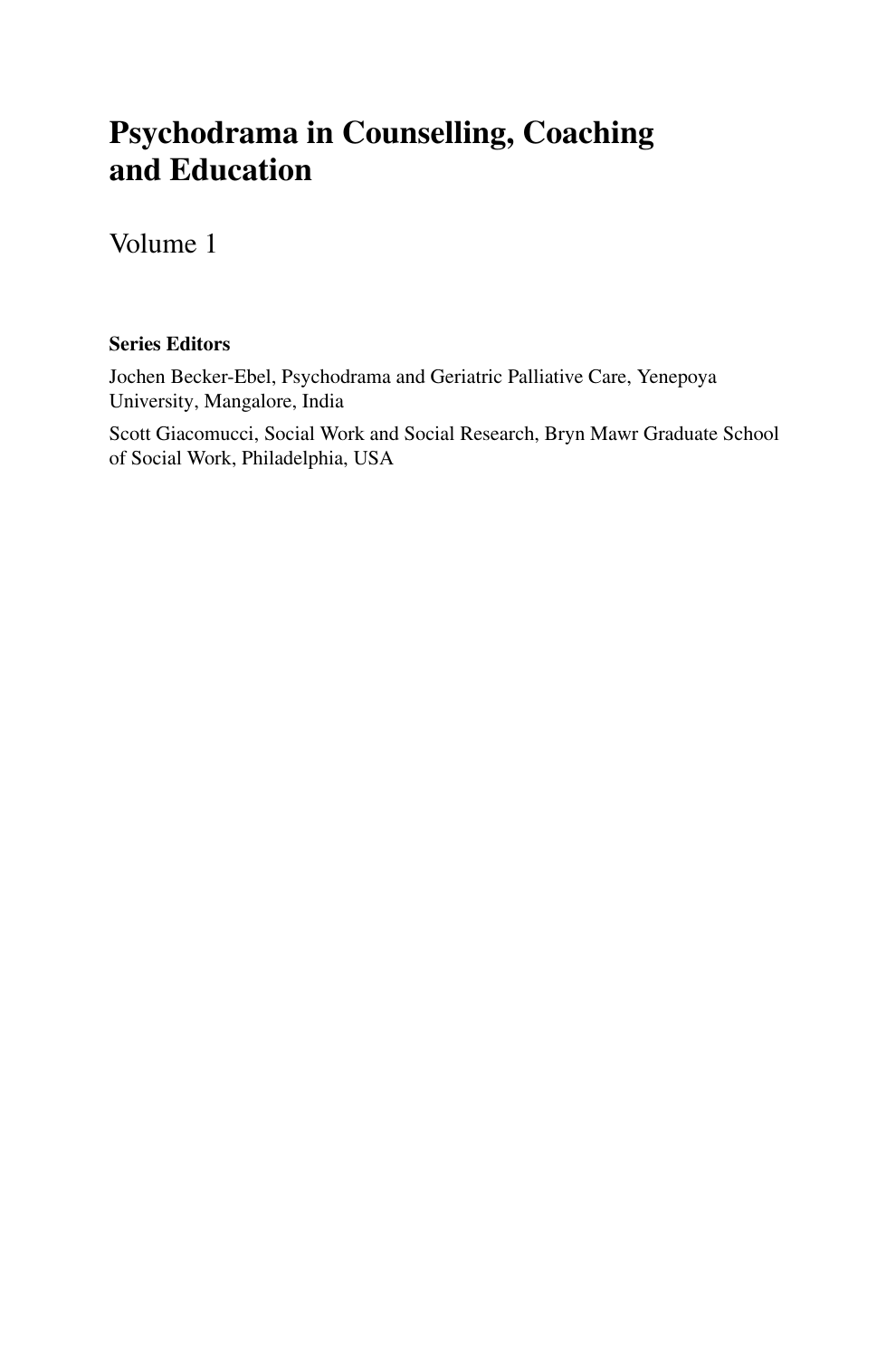The series situates psychodrama studies and research in Asia and beyond in a global context. It provides a unique and innovative resource for the latest developments in the field, nurturing a comprehensive and encompassing publication venue for humanistic psychodrama and sociodrama in therapy and coaching. The series publishes peer-reviewed volumes related to therapy, psychotherapy, counselling, coaching, HRD, team development and education including training. The series reflects on cultural creativity and new developments beyond J L Moreno in the second century of the existence of Psychodrama. The editor, with the assistance of distinguished scholars from Asia and elsewhere specializing in a variety of disciplinary and thematic areas, welcomes proposals that are related to the above-mentioned wideranging psychodrama studies. The series promotes the understanding of psychodramatic tools which are relevant in education, coaching, and team development. The series will appeal to researchers, clinicians/practitioners, and graduate students in the behavioral, social, medical, psychological and MBA sciences as well as leaders in Education, Corporate world and politics. It accepts monographs, edited volumes, and textbooks.

More information about this series at <http://www.springer.com/series/16448>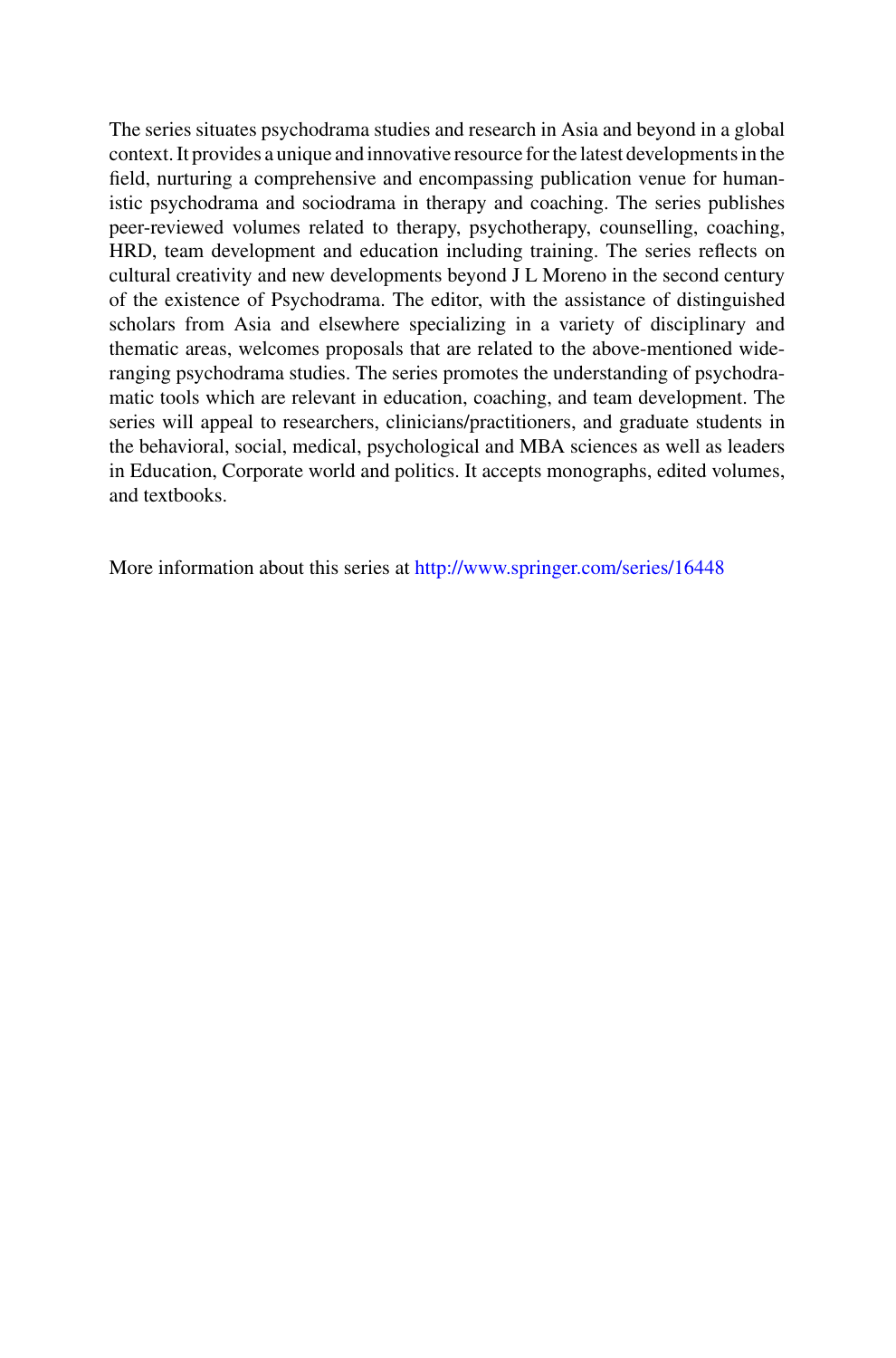Scott Giacomucci

# Social Work, Sociometry, and Psychodrama

Experiential Approaches for Group Therapists, Community Leaders, and Social **Workers** 

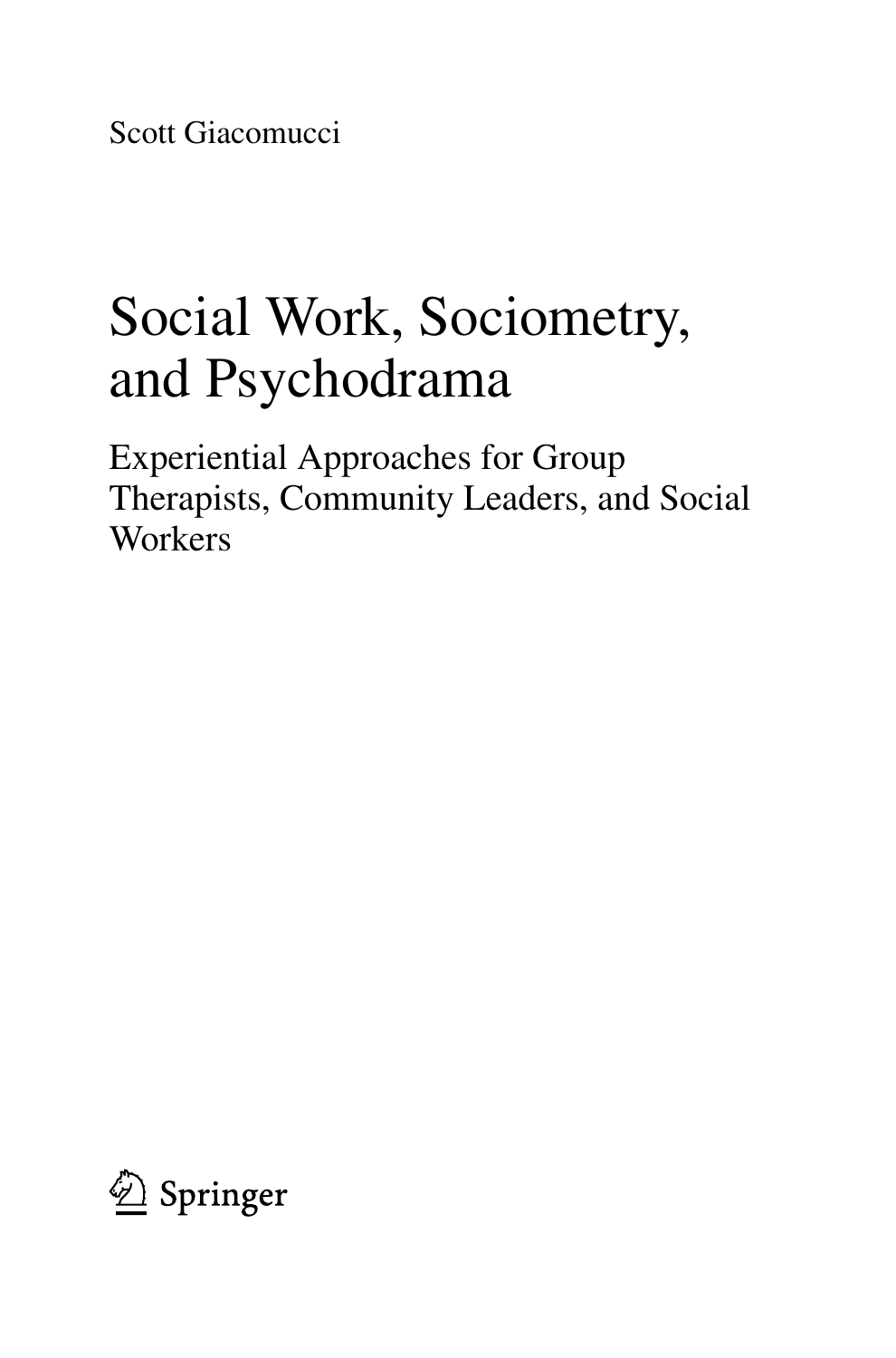Scott Giacomucci Phoenix Center for Experiential Trauma Therapy Media, PA, USA

Graduate School of Social Work and Social Research Bryn Mawr College Bryn Mawr, PA, USA



ISSN 2662-5490 ISSN 2662-5504 (electronic) Psychodrama in Counselling, Coaching and Education ISBN 978-981-33-6342-7 (eBook) <https://doi.org/10.1007/978-981-33-6342-7>

© The Editor(s) (if applicable) and The Author(s) 2021. This book is an open access publication.

**Open Access** This book is licensed under the terms of the Creative Commons Attribution 4.0 International License [\(http://creativecommons.org/licenses/by/4.0/\)](http://creativecommons.org/licenses/by/4.0/), which permits use, sharing, adaptation, distribution and reproduction in any medium or format, as long as you give appropriate credit to the original author(s) and the source, provide a link to the Creative Commons license and indicate if changes were made.

The images or other third party material in this book are included in the book's Creative Commons license, unless indicated otherwise in a credit line to the material. If material is not included in the book's Creative Commons license and your intended use is not permitted by statutory regulation or exceeds the permitted use, you will need to obtain permission directly from the copyright holder.

The use of general descriptive names, registered names, trademarks, service marks, etc. in this publication does not imply, even in the absence of a specific statement, that such names are exempt from the relevant protective laws and regulations and therefore free for general use.

The publisher, the authors and the editors are safe to assume that the advice and information in this book are believed to be true and accurate at the date of publication. Neither the publisher nor the authors or the editors give a warranty, expressed or implied, with respect to the material contained herein or for any errors or omissions that may have been made. The publisher remains neutral with regard to jurisdictional claims in published maps and institutional affiliations.

This Springer imprint is published by the registered company Springer Nature Singapore Pte Ltd. The registered company address is: 152 Beach Road, #21-01/04 Gateway East, Singapore 189721, Singapore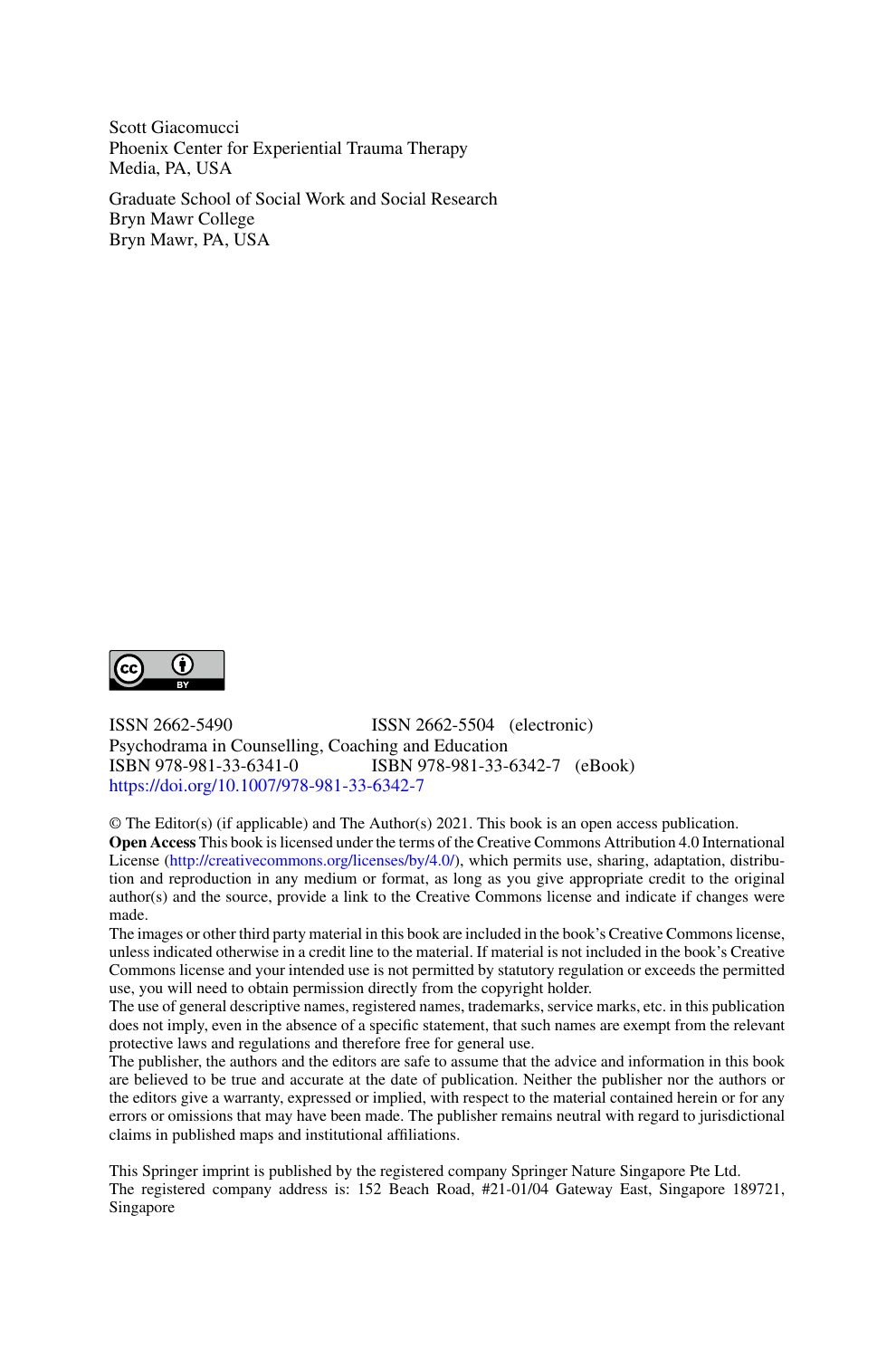*To the future generations of psychodramatists and social workers*

*may the contents of this book enliven your practice*

*and enhance the lives of those you serve*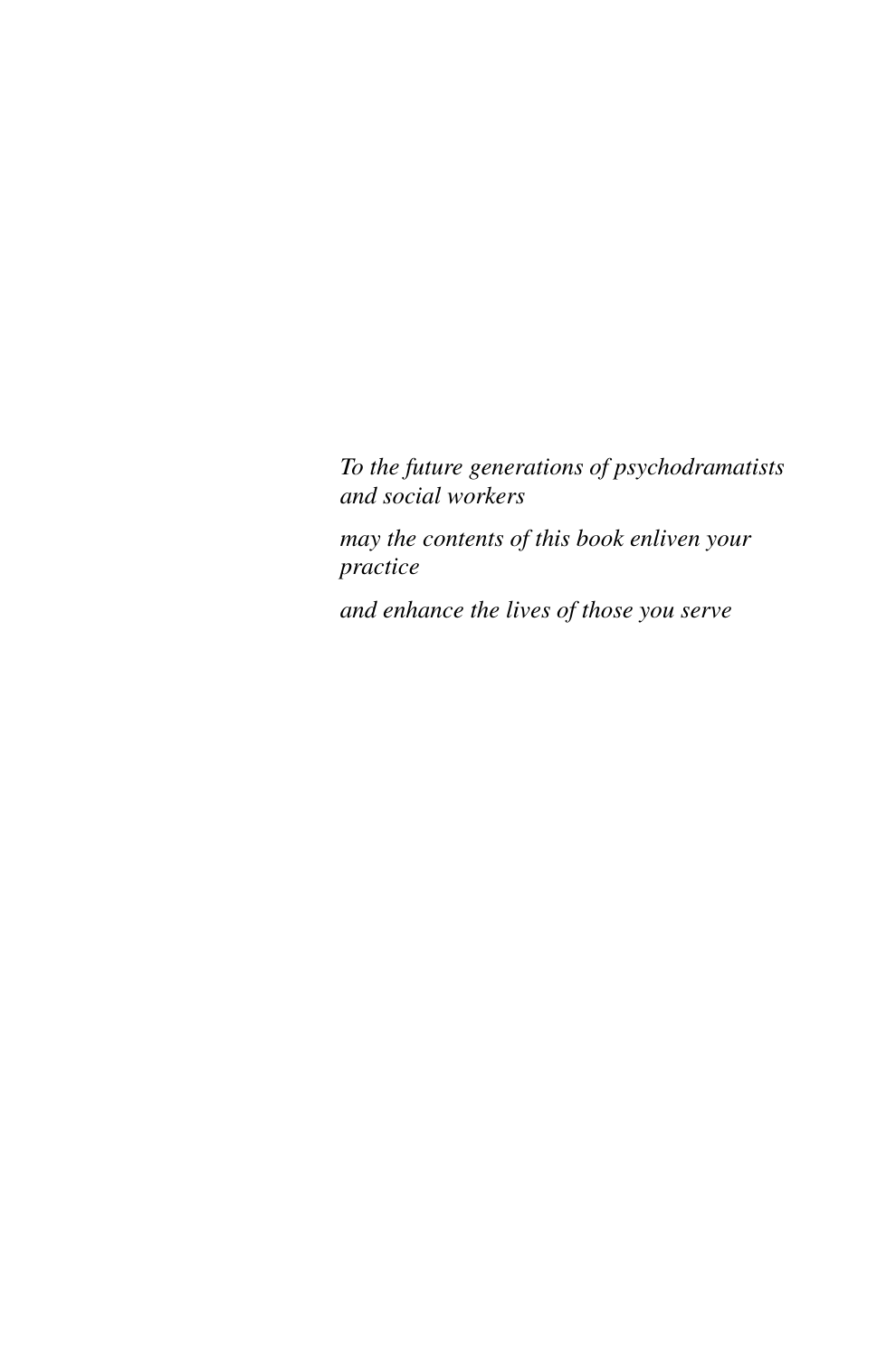## **Series Preface**

We are pleased to introduce you to this New Springer Nature psychodrama book series titled, *Psychodrama in Counselling, Coaching and Education,* edited by Jochen Becker-Ebel and by Scott Giacomucci (who is also the author of the first book in the series).

The series situates psychodrama practice and research in Asia and beyond in a global context. It provides a unique and innovative resource for the latest developments in the field, nurturing a comprehensive and encompassing publication venue for humanistic psychodrama and sociodrama in therapy, coaching, and education. The series publishes peer-reviewed volumes related to therapy, psychotherapy, counselling, coaching, human resource development, organizational dynamics, education, and training. This series will annually publish two monographs, edited volumes, and/or textbooks.

The rich tradition of Dr. Moreno's methods, including sociometry, psychodrama, and sociodrama, has been primarily disseminated through private post-graduate training institutes over the past 100 years of its existence. This academic book series brings the creativity and innovation of these experiential approaches more fully into academia with publications included in academic databases freely accessible to thousands of individual students, researchers, and professors.

The series reflects on cultural creativity and new developments beyond Dr. Jacob L. Moreno in the second century of the existence of psychodrama. The editors, with the assistance of distinguished scholars from Brazil, Germany, Indonesia, India, Taiwan, Turkey, and USA specializing in a variety of disciplinary and thematic areas, welcome proposals that are related to the above-mentioned wide-ranging psychodrama studies. Books in this series will also emphasize the unique histories and methodologies emerging in international psychodrama communities. The platform created by this series highlights psychodrama practice wisdom from around the world in the English language, making it more accessible for a wide audience. Additionally, this book series will include books that systematically integrate psychodrama philosophy and practice into other established fields of group psychotherapy, social work, counseling, psychology, coaching, trauma theory, education, and organizational development.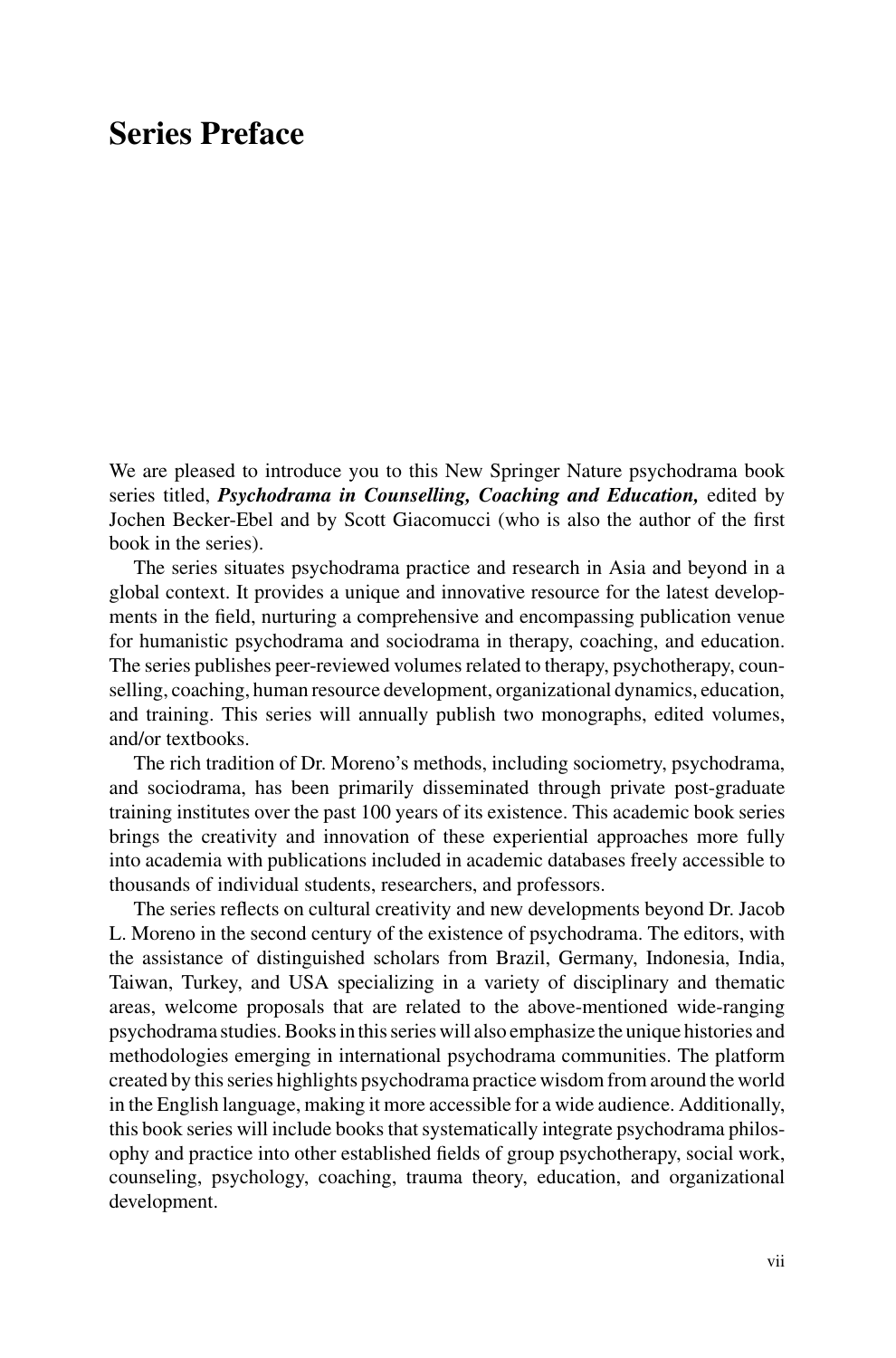The series promotes the understanding of psychodramatic and sociometric tools which are relevant for counselors, supervisors, trainers, educators, creative arts therapists, group workers, and community or organizational leaders. The series will appeal to researchers, practitioners, and graduate students in the behavioral, social, medical, psychological, and business sciences as well as leaders in education, the corporate world, and politics.

As series editors, we would like to extend our gratitude to Springer Nature, Mrs. Satvinder Kaur, and her team, for believing in the creativity and strength of psychodrama. This series will serve to promote the methods of sociometry and psychodrama in multidisciplinary contexts to ultimately enhance the provision of social services, psychotherapy, education, scholarship, and research throughout the world.

Chennai, India/Hamburg, Germany Philadelphia, USA January 2021

Jochen Becker-Ebel Scott Giacomucci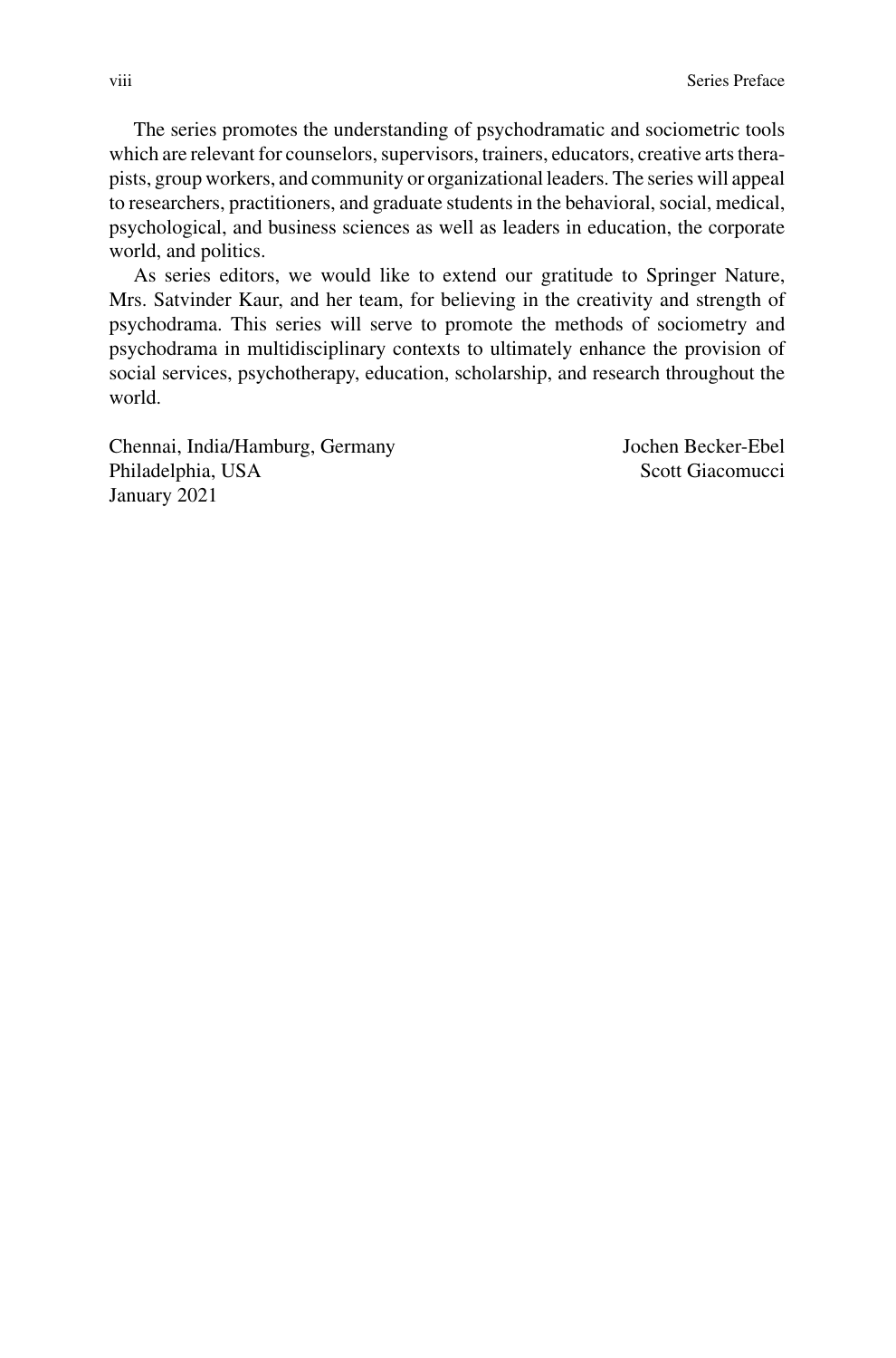#### **Foreword**

Ours is a nation built upon trauma.We are a nation of immigrants. The original trauma of all immigrants who voluntarily come here is that they wrenched themselves from their families, communities, and countries. Many immigrants traveled here with only their hopes and dreams of creating a better life for themselves and their descendants.

One such immigrant was Dr. Jacob L. Moreno who migrated from Vienna to New York City in 1925, bringing with him new ideas of sociometry, psychodrama, and a vision of healing society. Zerka Toeman Moreno was also an immigrant who migrated from the Netherlands, via London to New York City in 1939. They both championed the isolated and rejected. His causes were the destigmatization of prostitutes, prisoners, and delinquents; hers were gay, lesbian, bisexual and transgender persons, and later those living with HIV and AIDS.

The original colonists established this great country by inflicting unspeakable trauma that continues even today upon the indigenous Native Americans. Our country's greatest wealth was created on the back, blood, sweat, and tears of slaves (1619–1865). After the Civil War and until the civil rights movement in the 1960s, most African Americans still lived in a nation of systemic oppression and legalized discrimination. Today, we still find vestiges of systemic oppression and social injustice in the ways in which we treat our African American citizens. These past traumas may have been denied or repressed from our conscious minds, but the pernicious and persistent aftershocks of these traumas live on in our unconscious, our bodies, and the body politic. This book offers a variety of action-based tools to address trauma with individuals, groups, and communities.

Now, the winds of change, fanned by the COVID-19 pandemic, and social, political, economic, and environmental unrest, are rapidly sweeping across our nation and the globe. Some have exploited these dramatic changes to achieve or retain power. They sow discord and distrust. Some have used their words and deeds to demean and demonize others and even to marginalize and criminalize minorities. When people are fearful, ignorant, and prejudiced, they are more likely to believe anti-science, anti-Semitic, political, racial, and religious conspiracies that create divisions within families, communities, and countries.

These divisions and separations are largely caused by a social phenomenon that Moreno terms "the sociodynamic effect" which underlies social inequality in society.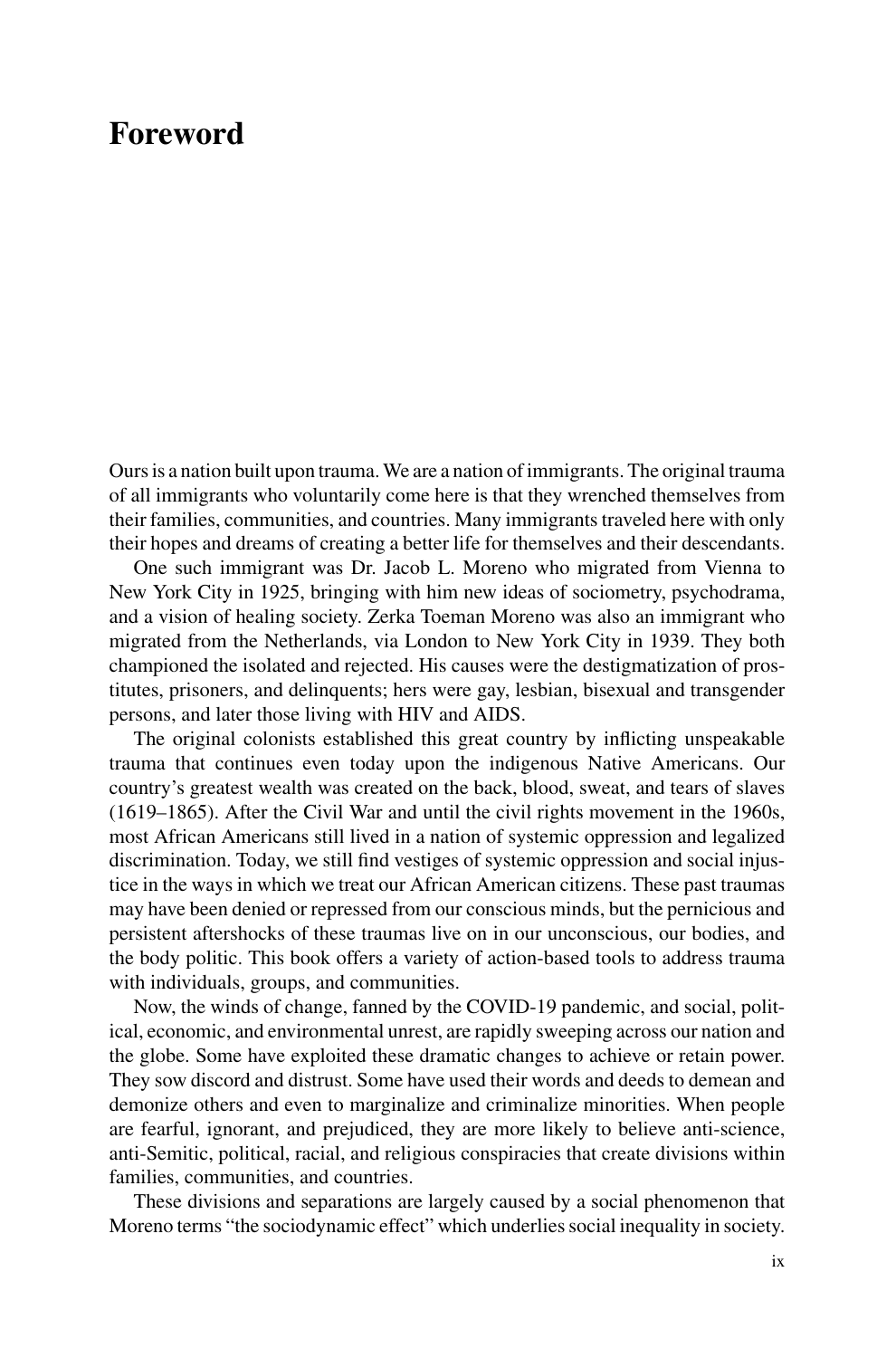The reversal of the sociodynamic effect and movement toward social justice are tasks of utmost importance at this specific point in history.

Social workers and psychodramatists embody the hope that "A truly therapeutic procedure can have for its objective no less than the whole of mankind." Together we can bridge the divides that separate us and, once again, respect and honor the differences between us. We agree that what binds us together is greater than what separates us. We all hope for a brighter future, a happy and healthy family, a good job with good pay, and an opportunity for our children to have a better life than we have had.

Jacob Levy Moreno, M.D. (1889–1974), along with Jung, Freud, and Adler, was one of the last great psychiatrists of the twentieth century. Dr. Moreno is the founder of psychodrama and sociometry and one of the co-founders of group psychotherapy and role theory.

Dr. Moreno and his colleagues and followers since his death have created and refined a complex and comprehensive body of knowledge encompassing a philosophy of spontaneity and creativity, a theory of human development, a theory of personality, a body of historic and voluminous scientific research (1920–1970), current worldwide research, and over 800 assessment, intervention and evaluation tools and techniques. It is quite remarkable that so few have contributed so much and have had such an enormous impact on the social sciences.

Dr. Scott Giacomucci, DSW, LCSW, BCD, FAAETS, PAT, is at the forefront of the next generation of Moreno's followers, and he spans the intersection of social work, group work, trauma treatment, and psychodrama, sociometry, and group psychotherapy. He is uniquely positioned to teach and train others how to mend the cleavages of gender, race, religion, gender, socio-economic status, and cultures. He has developed his gifts of intellect, courage, curiosity, and charisma into talents that he has faithfully and consistently used on behalf of the isolated, forgotten, marginalized, and oppressed. He has boundless affection, love, and fealty to the family of humans and not just for the family of his birth.

Dr. Giacomucci is also that rare and exceptional academic author with a deep reservoir of clinical practice who weaves history, theory, research, best practices, and practical applications into a cohesive narrative that is clear and practical. One book does not lead to mastery of any field, but this book launches us on a journey that inspires us, imbues us with passion and purpose, and provides us with strategies and tools to move forward. While this book is best read from cover to cover, the sections stand alone and offer specific guidance for history, theory, assessment, intervention, and evaluation. As you read this book, you may find that some of the terms, theoretical constructs, and intervention tools are familiar to you and many more that offer new, exciting, and practical ways to heal relationships.

The Reverend Dr. Martin Luther King, Jr., reminded us that the arc of history bends toward justice. Yet the arc cannot bend unless there are sufficient people dedicated to bringing about that change. Social workers and psychodramatists can help make the arc of history bend toward justice. When we are trained in the art, science, and craft of creativity and spontaneity, we can bring healing and reconciliation to our families, our communities, our country, and the world. As Dr. Moreno once asked,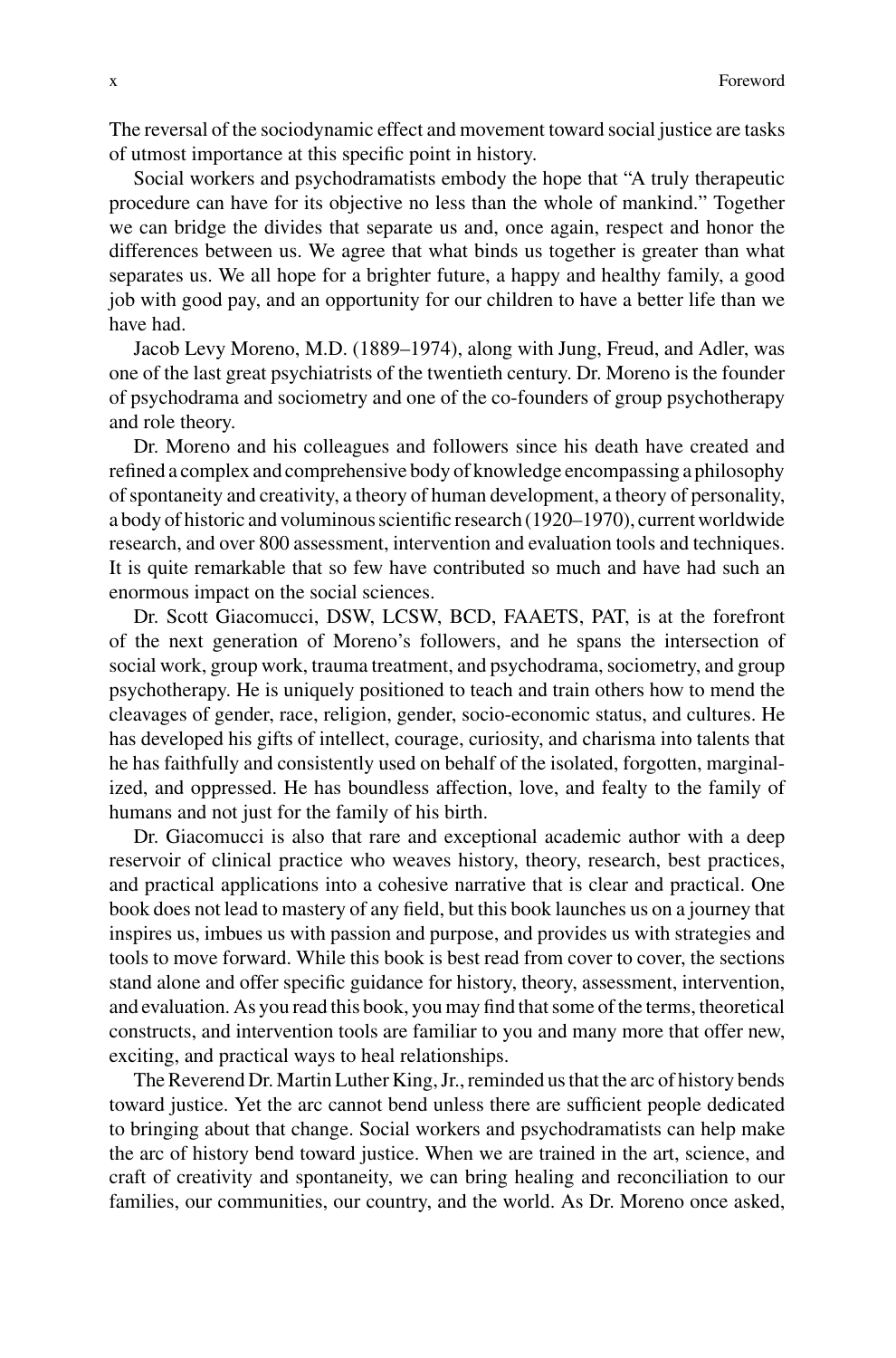"How can we expect there to be peace in the world when there is not peace within in our own social and cultural atoms (networks)?"

In the final pages of this book, Dr. Giacomucci shares his future vision of social work, psychodrama, and sociometry. He does this by combining several psychodrama techniques, "The Letter," "Role Reversal," and "The Future Projection Technique."

Now, I ask you the reader to future project to the end of your professional career and write a letter from your future self to your present self. In the letter, list some of the most important lessons you learned on your way and some positive results of having learned those lessons. End your letter with telling your present self one thing that you did today that made it possible for your best future self to come true.

Dr. Giacomucci has shared his vision. You have shared your vision.

At this moment and every moment, your world is at an intersection. Which path will you choose?

> Dale Richard Buchanan, Ph.D., L.I.C.S.W., T.E.P. Director Clinical Therapies (Retired) Saint Elizabeths Hospital Washington, DC, USA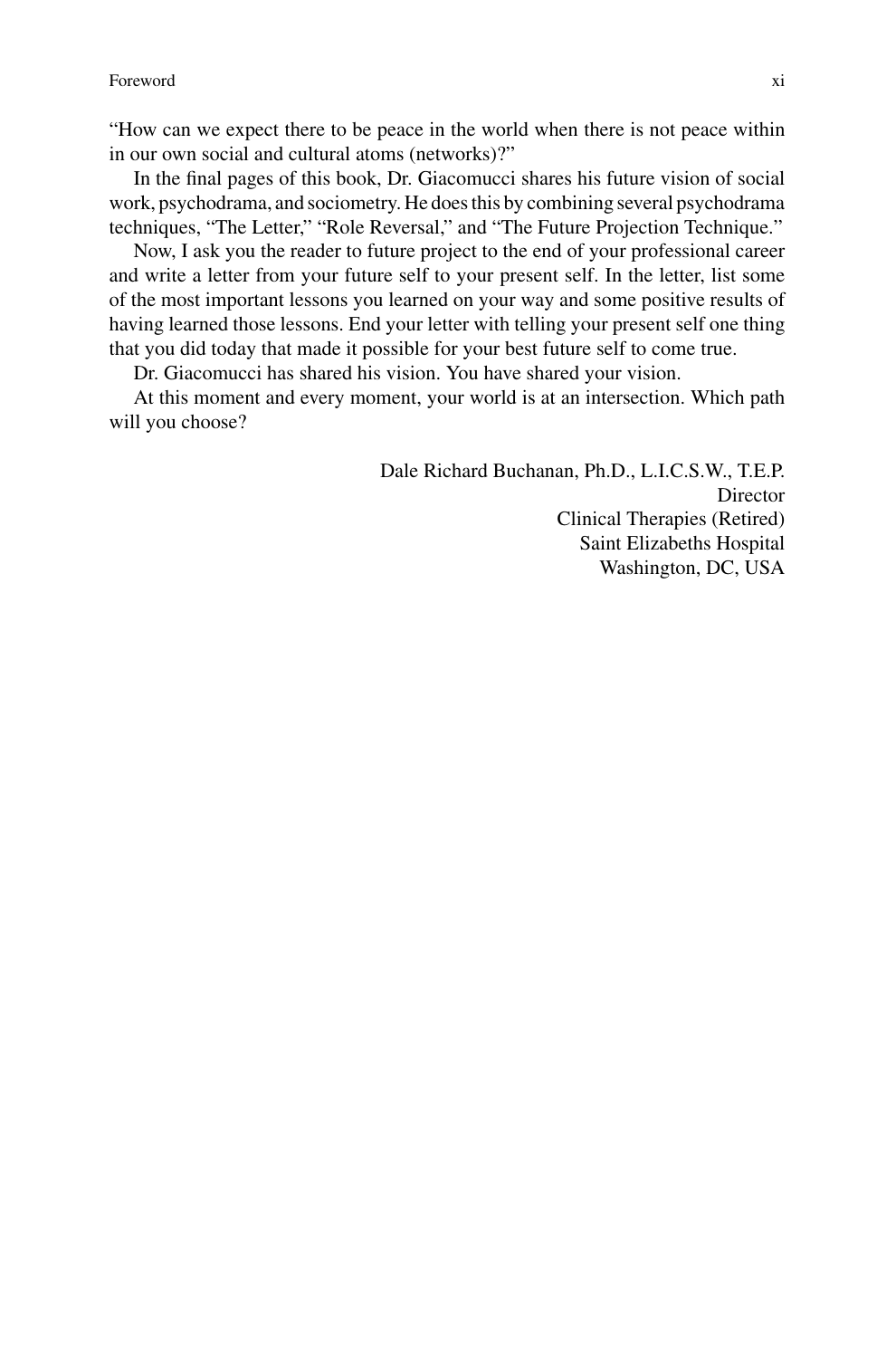#### **Acknowledgements**

The completion of this book requires acknowledgments to many who have supported me in the writing process. The warming-up process for this book began with my psychodrama training and graduate social work education. My foundational understanding of Moreno's methods is attributed to my training with Edward Schreiber, David Moran, and Kate Hudgins. I would like to recognize the faculty at the University of Pennsylvania and Bryn Mawr College for the superb graduate social work education and scholarly mentorship that I received as a student—and later as an adjunct professor at Bryn Mawr College. The initial idea for this book emerged in the summer of 2019 after completing my DSW program—a small portion of this book is republished from my dissertation. I owe much gratitude to my dissertation committee for their guidance—Marcia Martin, Sari Skolnik, and Cathy Nugent.

The writing process of this book has been largely influenced by Jochen Becker-Ebel who has offered much encouragement, guidance, advocacy, editing, and insight. Jochen's contributions have helped me refine the book text, enhance its international readability, and navigate the publishing process. I also extend my appreciation to Satvinder Kaur and Springer Nature for their publishing support and promotion of psychodrama through this new book series. I would like to also recognize Georgie Klotz for her many of hours of work producing the beautiful images and figures throughout this text. The historical photographs within the book have been made available for reprint (from The JL Moreno Memorial Photo Album) due to the careful historical research conducted by Sérgio Guimarães and with the permissions of Zoli Figusch and Jonathan Moreno. I also extend my gratitude to Leticia Nieto for generously helping with editing and proofreading, while also helping me to see the importance of this book being accessible to all—which warmed me up to the idea of publishing open-access.

The inspiration that fueled my writing came from my admiration for leaders in the social work, group work, and psychodrama communities—especially Jacob and Zerka Moreno. I am indebted to Adam Blatner who helped me to frame writing as an act of creating through the lens of Moreno's Canon of Creativity—this insight created an internal shift from which the role of writer emerged within me. My brief encounter with Zerka Moreno in April 2016 resulted in a deep commitment to help carry psychodrama to the next generation. Motivation for this project has come in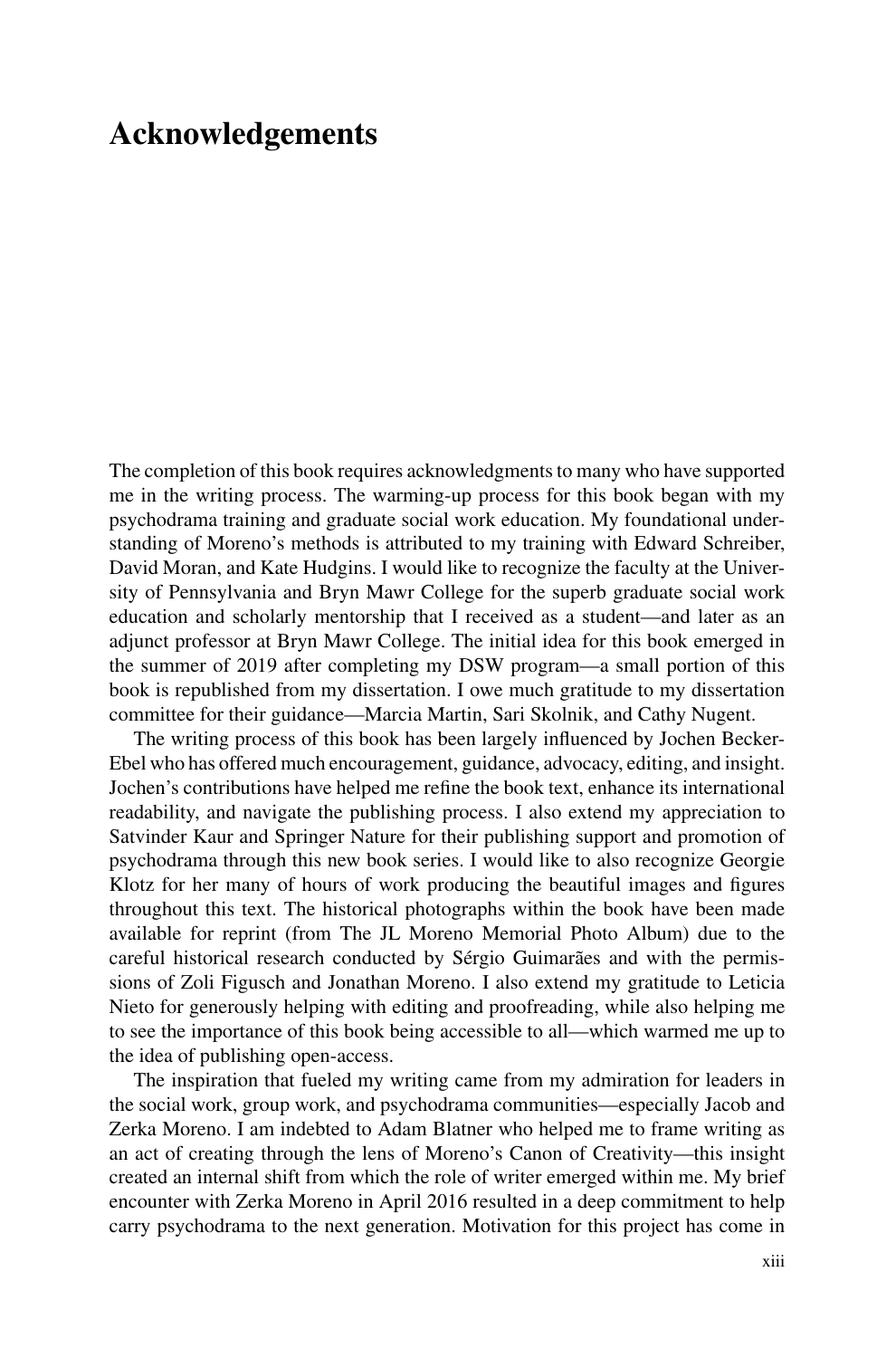large part from my current clients, students, and trainees at the Phoenix Center for Experiential Trauma Therapy, Mirmont Treatment Center, and Bryn Mawr College. Witnessing them access their own internal autonomous healing centers, spontaneity, and genius through psychodrama fortifies my commitment to help ensure Moreno's methods are available for future generations of students and clients.

Finally, I'd like to acknowledge my family, especially my wife Maria, for their support throughout my writing process. The production of this book proved to me much more than I expected and has regularly occupied my thoughts and discussions at home for many months. Maria has engaged with me in countless conversations about the book content and the emotional highs and lows of the writing process. Her patience, grace, and insights as a partner and fellow social worker have in large part created the holding environment from which this book has emerged.

**Acknowledgement** Sections of content throughout this book were initially published in the author's dissertation: Giacomucci, S. (2019). *Social Group Work in Action: A Sociometry, Psychodrama, and Experiential Trauma Therapy Curriculum*. Doctorate in Social Work (DSW) Dissertations. 124. https://repository.upenn.edu/ [cgi/viewcontent.cgi?article=1128&context=edissertations\\_sp2.](https://repository.upenn.edu/cgi/viewcontent.cgi?article=1128&context=edissertations_sp2)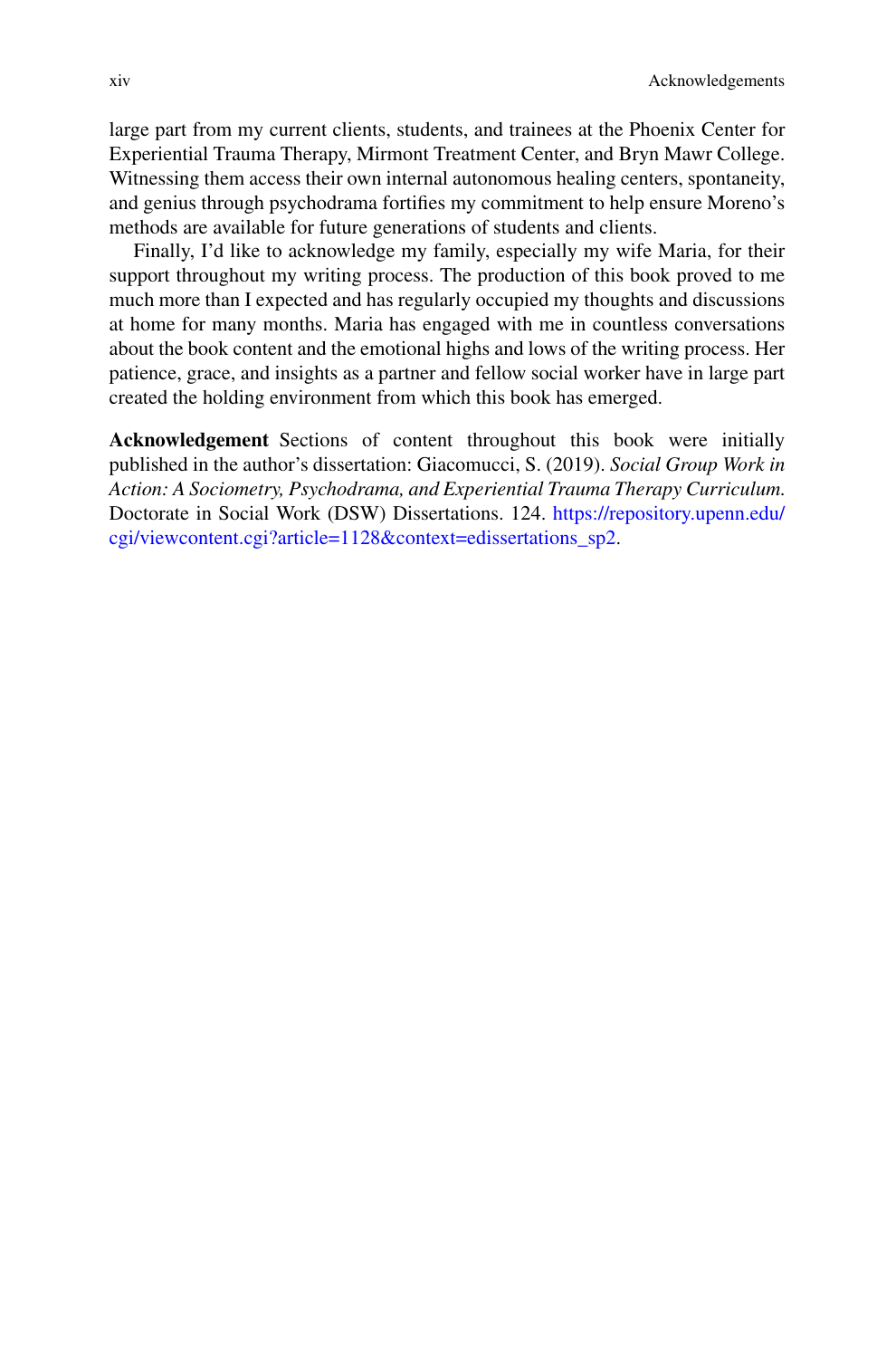## **Praise for** *Social Work, Sociometry, and Psychodrama*

"Scott Giacomucci has written an excellent and very important book locating psychodrama, sociometry and sociatry alongside social work. This book lays out the history, philosophy, and practice of Moreno's triadic system clearly for the reader offering a more complete understanding of not only the methods but the mission behind them. This is truly an important contribution to the literature that firmly establishes the connection between Moreno's triadic system and the social work field today."

—Tian Dayton, Ph.D., TEP, *Senior Fellow at The Meadows, Director of The New York Psychodrama Training Institute, Developer of the Relational Trauma Repair Model (RTR), and author of fifteen books including, Neuropsychodrama (2015) and The Living Stage (2005)*

"This wonderful book brings Moreno vividly back to life in front of us! I got hooked and could not put it down until the very last page. It presents a panoramic view on the broad and unlimited possibilities of psychodrama, while placing it within cultural and systemic perspectives."

> —Nien-Hwa Lai, Ph.D., TEP, *Professor, Department of Psychology and Counseling, National Taipei University of Education*

"This book is aptly dedicated to the future generations of psychodramatists and social workers. It is the most comprehensive book to recount in meticulous details the history, philosophy and underlying theories of both psychodrama and social work. This scholarly work should be required reading for both faculty and students of these disciplines, and will be the best resource for psychodrama trainees studying for their certification exam. The book is well-written, its style is accessible, making it a page-turner, which not a common phenomenon in academic writing."

—Jacob Gershoni, LCSW, CGP, TEP, *Co-Director of the Psychodrama Training Institute at The Sociometric Institute, New York, NY; Editor of Psychodrama in the 21st Century (2003)*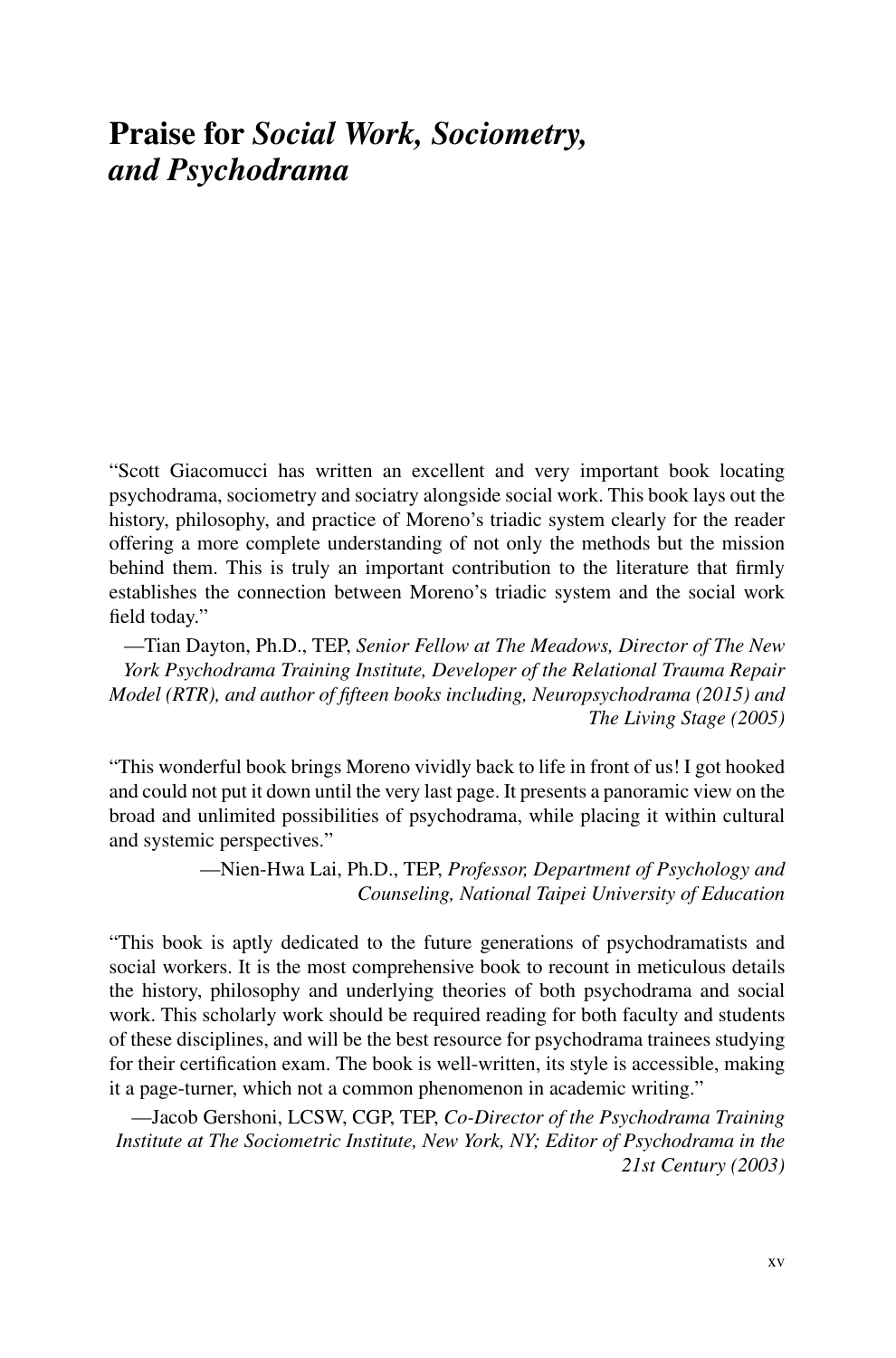"Dr. Scott Giacomucci's book takes a much-needed new look at the intersection between psychodrama, sociometry, and social work that will be of great interest to practitioners, students, trainers, and researchers. He presents the theory and practice of psychodrama in depth and provides a comprehensive account of contemporary applications in individual, group, and community settings. State of the art research findings are discussed clearly and insightfully throughout. This innovative book will certainly be a timely and invaluable resource for readers in many human service fields."

—Hod Orkibi, Ph.D., *Tenured Senior Lecturer and Researcher, Psychodrama and Dramatherapy Graduate Program, School of Creative Arts Therapies, University of Haifa, Israel*

"This book takes psychodrama beyond the therapeutic consultation room, to the crossroads where it meets social work and community practice. It explores and integrates the theory and philosophy underpinning these disciplines, and offers an experiential perspective of using action methods, psychodrama and sociometry within these settings, with particular focus on trauma work. A great addition to the library of all professionals working in any of these areas!"

—Zoli Figusch, *British psychodrama psychotherapist/trainer, Series Editor at North-West Psychodrama Association, Editor of two texts on Brazilian psychodrama—Sambadrama (2005) and From One-to-One Psychodrama to Large Group Socio-psychodrama (2009/2019)*

"When Bruce Springsteen's album, "Born to Run" was released, critics wrote that Springsteen was the 'future of rock and roll.' Dr. Giacomucci's text will be required reading for generations of group therapists to come. This book conveys to the reader experienced or novice, the fundamentals that are elusive to capture, but can clearly be understood and utilized by everyone. Scott Giacomucci is this generation of group therapists' Bruce Springsteen."

—Richard Beck, LCSW, BCD, CGP, FAGPA, *President, International Association of Group Psychotherapy and Group Processes; Lecturer, Columbia University School of Social Work; Lecturer of Social Work in Psychiatry (Voluntary), Weill Cornell Medicine*

"Dr. Scott Giacomucci has taken the task of integrating the essentials of the history, practices, and complex theories of Dr. J. L. Moreno—incorporated with a similarly complex set of ideas, theories, practices of Social Work. Through extensive research, diligence, and skill Scott has succeeded in offering a new view of Moreno's work within the context of Social Work. This book serves to advance both fields in a scholarly and remarkable way. I intend to use this book as a core text for the Psychodrama class I teach at Lesley University in Cambridge, MA."

—Edward Schreiber, DD, Ed.M, MSW, TEP, *Director of the Zerka Moreno Foundation; Co-Editor of the Autobiography of a Genius by Jacob Moreno, The*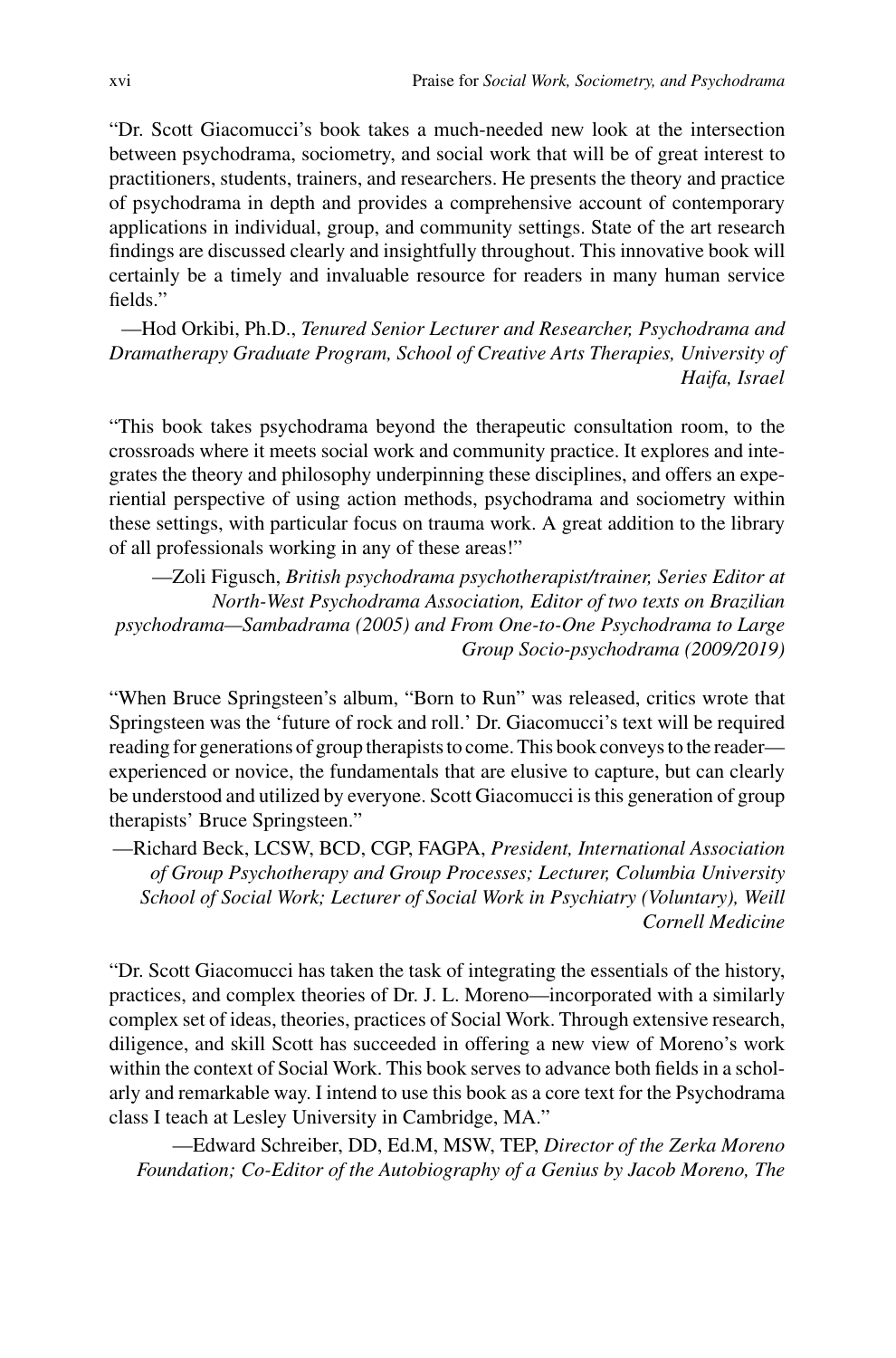*Quintessential Zerka and To Dream Again by Zerka Moreno; Adjunct Professor, Lesley University Drama Therapy Program*

"Dr. Scott Giacomucci is a real pioneer and revolutionary with great creativity and productivity. This is a brilliant and quite interesting book that provides innovative resources for social work, sociometry and psychodrama. His creativity for experiential approaches cultivates an important culture of therapy and leadership which gives courage to trainees, practitioners, and educators in the field to go forward for a better world."

—Caner Bingöl, MD, Ph.D., TEP, LCFT, LCTP, *Founding member of Dr. Ali Babao˘glu Psychodrama Institute; Istanbul, Turkey; Interim Chair of Trauma/Disaster Task Force, International Association of Group Psychotherapy*

"This scientific book is comprehensive, easy to read, and depicts the state of the art of social work and psychodrama. Chapters include practical content for direct use in social work, psychodrama, and beyond. This book is an essential read and is valuable for a variety of fields."

—Jochen Becker-Ebel, Ph.D., *Owner PIB Germany and Adj. Prof. f. Psychodrama, Medical Faculty, Yenepoya University, India*

"Dr. Giacomucci has been committed to integrating psychodrama into social work. This well-written book is not only grounded in theory, but also very practical. The book content is excellent, insightful, and surely a milestone in the process of the integration of psychodrama and social work. With the rapid development of social work in China, sociometry and psychodrama have great potential application in competence-based social work education."

—Xiaohui Wang, Ph.D., *Associate Professor, China University of Labor Relations*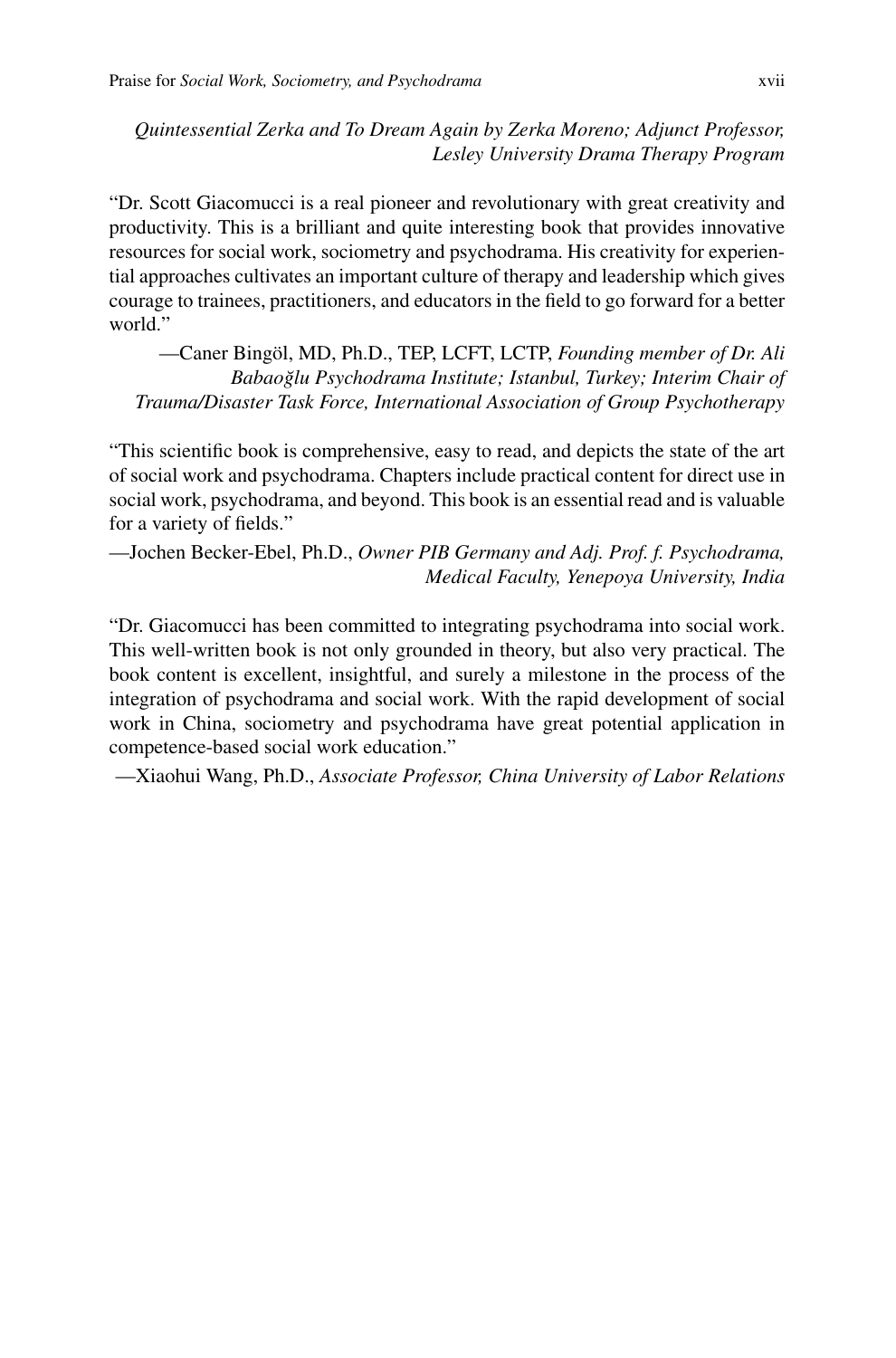# **Contents**

| $\mathbf{1}$   |     | <b>Introduction to Social Work, Sociometry, and Psychodrama </b>     | $\mathbf{1}$            |
|----------------|-----|----------------------------------------------------------------------|-------------------------|
|                | 1.1 |                                                                      | $\overline{\mathbf{3}}$ |
|                |     | Cultural Contexts<br>1.1.1                                           | $\overline{3}$          |
|                | 1.2 | What Are Sociometry and Psychodrama?                                 | $\overline{4}$          |
|                | 1.3 |                                                                      | 8                       |
|                | 1.4 |                                                                      | 9                       |
|                | 1.5 |                                                                      | 10                      |
|                | 1.6 |                                                                      | 10                      |
|                |     |                                                                      | 12                      |
|                |     |                                                                      |                         |
| <b>Part I</b>  |     | <b>History of Social Work with Groups and Moreno's Methods</b>       |                         |
| $\overline{2}$ |     | <b>History of Social Work with Groups in Practice and Education </b> | 17                      |
|                | 2.1 | Brief History of the Social Work Profession                          | 17                      |
|                | 2.2 |                                                                      | 18                      |
|                | 2.3 |                                                                      | 20                      |
|                | 2.4 | Group Work's Increased Demand in Practice                            | 22                      |
|                | 2.5 | Placing Group Work Within the Historical Context                     |                         |
|                |     |                                                                      | 23                      |
|                | 2.6 |                                                                      | 25                      |
|                |     |                                                                      | 25                      |
| $\mathbf{3}$   |     | <b>History of Sociometry, Psychodrama, Group Psychotherapy,</b>      |                         |
|                |     |                                                                      | 31                      |
|                | 3.1 |                                                                      | 31                      |
|                |     | Group Psychotherapy Defined<br>3.1.1                                 | 33                      |
|                |     | Moreno's Controversial Personality<br>3.1.2                          | 34                      |
|                | 3.2 | History of Sociometry, Psychodrama, and Jacob L.                     |                         |
|                |     |                                                                      | 36                      |
|                | 3.3 | Moreno as a Social Worker and Sociatrist                             | 42                      |
|                | 3.4 | Sociometry and Psychodrama Since Moreno's Death                      |                         |
|                |     |                                                                      | 42                      |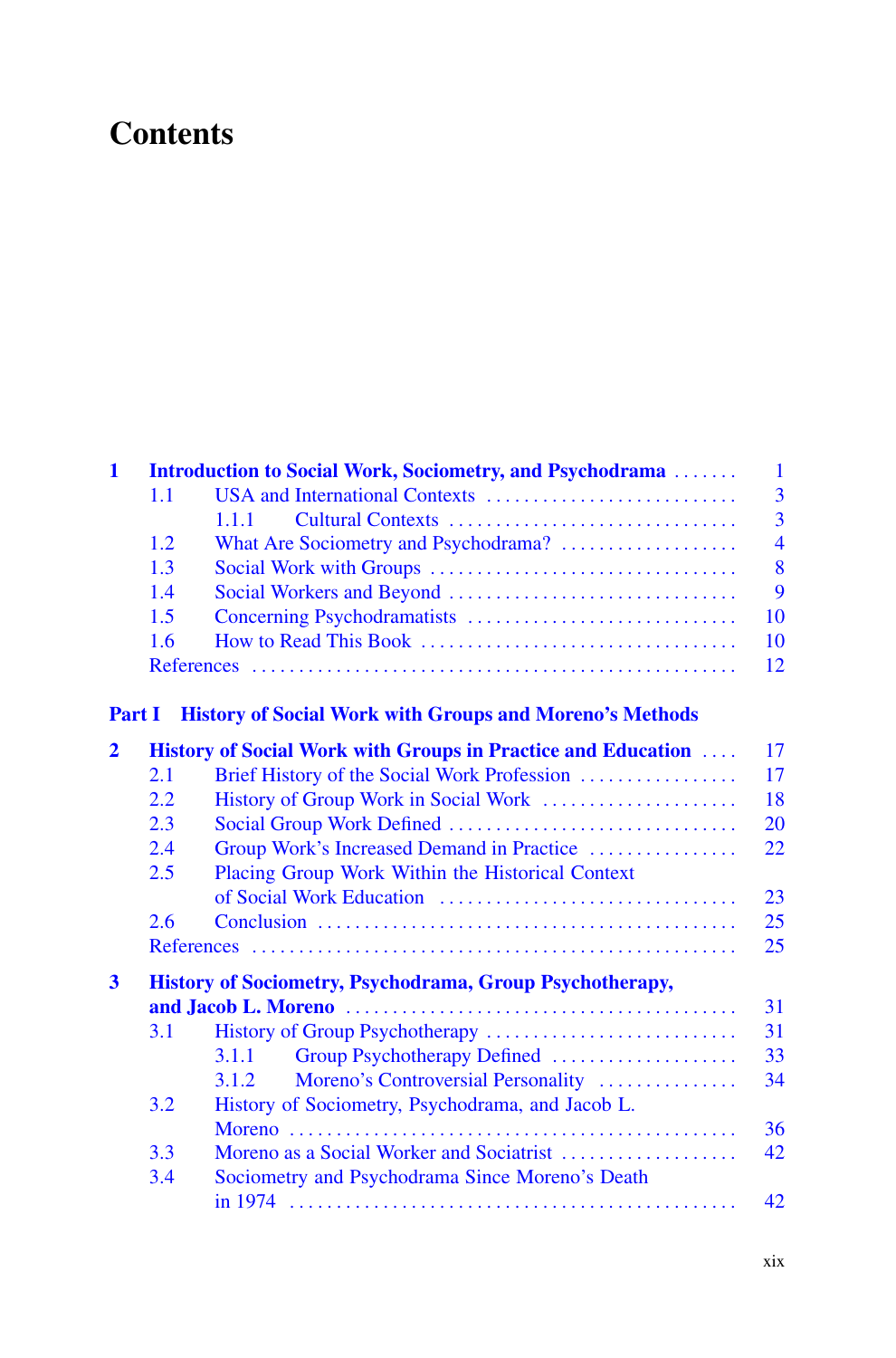| <b>References</b><br><b>Part II</b><br>An Integrated Theory and Philosophy of Social Work,<br><b>Sociometry, and Psychodrama</b><br><b>Social Work Philosophy Encounters Morenean Philosophy </b><br>$\overline{\mathbf{4}}$<br>Philosophical Underpinnings of Moreno's Work<br>4.1<br>4.2<br>Human Nature, Cosmic Man, and the Godhead<br>4.3<br>The Encounter Symbol and Autonomous Healing Center<br>4.4<br>Spontaneity-Creativity Theory<br>4.5<br>The Moment, the Situation, and the Here-and-Now<br>4.6<br>4.7<br>4.8<br>4.9<br>4.10<br>Social Work Values Relationship to Moreno's Work<br>4.11<br>The Importance and Centrality of Relationships<br>Dignity and Worth of Each Human Being<br>4.11.1<br>4.11.2<br>4.11.3<br>4.11.4 | 3.5 | 46  |
|-------------------------------------------------------------------------------------------------------------------------------------------------------------------------------------------------------------------------------------------------------------------------------------------------------------------------------------------------------------------------------------------------------------------------------------------------------------------------------------------------------------------------------------------------------------------------------------------------------------------------------------------------------------------------------------------------------------------------------------------|-----|-----|
|                                                                                                                                                                                                                                                                                                                                                                                                                                                                                                                                                                                                                                                                                                                                           |     | 49  |
|                                                                                                                                                                                                                                                                                                                                                                                                                                                                                                                                                                                                                                                                                                                                           |     |     |
|                                                                                                                                                                                                                                                                                                                                                                                                                                                                                                                                                                                                                                                                                                                                           |     |     |
|                                                                                                                                                                                                                                                                                                                                                                                                                                                                                                                                                                                                                                                                                                                                           |     |     |
|                                                                                                                                                                                                                                                                                                                                                                                                                                                                                                                                                                                                                                                                                                                                           |     | 55  |
|                                                                                                                                                                                                                                                                                                                                                                                                                                                                                                                                                                                                                                                                                                                                           |     | 55  |
|                                                                                                                                                                                                                                                                                                                                                                                                                                                                                                                                                                                                                                                                                                                                           |     | 57  |
|                                                                                                                                                                                                                                                                                                                                                                                                                                                                                                                                                                                                                                                                                                                                           |     | 59  |
|                                                                                                                                                                                                                                                                                                                                                                                                                                                                                                                                                                                                                                                                                                                                           |     | 60  |
|                                                                                                                                                                                                                                                                                                                                                                                                                                                                                                                                                                                                                                                                                                                                           |     | 61  |
|                                                                                                                                                                                                                                                                                                                                                                                                                                                                                                                                                                                                                                                                                                                                           |     | 63  |
|                                                                                                                                                                                                                                                                                                                                                                                                                                                                                                                                                                                                                                                                                                                                           |     | 64  |
|                                                                                                                                                                                                                                                                                                                                                                                                                                                                                                                                                                                                                                                                                                                                           |     | 65  |
|                                                                                                                                                                                                                                                                                                                                                                                                                                                                                                                                                                                                                                                                                                                                           |     | 67  |
|                                                                                                                                                                                                                                                                                                                                                                                                                                                                                                                                                                                                                                                                                                                                           |     | 69  |
|                                                                                                                                                                                                                                                                                                                                                                                                                                                                                                                                                                                                                                                                                                                                           |     | 69  |
|                                                                                                                                                                                                                                                                                                                                                                                                                                                                                                                                                                                                                                                                                                                                           |     | 71  |
|                                                                                                                                                                                                                                                                                                                                                                                                                                                                                                                                                                                                                                                                                                                                           |     | 72  |
|                                                                                                                                                                                                                                                                                                                                                                                                                                                                                                                                                                                                                                                                                                                                           |     | 73  |
|                                                                                                                                                                                                                                                                                                                                                                                                                                                                                                                                                                                                                                                                                                                                           |     | 74  |
| 4.11.5                                                                                                                                                                                                                                                                                                                                                                                                                                                                                                                                                                                                                                                                                                                                    |     | 76  |
| 4.11.6                                                                                                                                                                                                                                                                                                                                                                                                                                                                                                                                                                                                                                                                                                                                    |     | 76  |
|                                                                                                                                                                                                                                                                                                                                                                                                                                                                                                                                                                                                                                                                                                                                           |     | 77  |
| 5                                                                                                                                                                                                                                                                                                                                                                                                                                                                                                                                                                                                                                                                                                                                         |     | 83  |
| 5.1                                                                                                                                                                                                                                                                                                                                                                                                                                                                                                                                                                                                                                                                                                                                       |     | 84  |
| 5.2<br>Moreno's Interpersonal Theory and the Encounter                                                                                                                                                                                                                                                                                                                                                                                                                                                                                                                                                                                                                                                                                    |     | 85  |
| 5.3                                                                                                                                                                                                                                                                                                                                                                                                                                                                                                                                                                                                                                                                                                                                       |     | 86  |
| 5.4                                                                                                                                                                                                                                                                                                                                                                                                                                                                                                                                                                                                                                                                                                                                       |     | 88  |
| 5.5                                                                                                                                                                                                                                                                                                                                                                                                                                                                                                                                                                                                                                                                                                                                       |     | 89  |
| 5.5.1                                                                                                                                                                                                                                                                                                                                                                                                                                                                                                                                                                                                                                                                                                                                     |     | 92  |
| 5.5.2                                                                                                                                                                                                                                                                                                                                                                                                                                                                                                                                                                                                                                                                                                                                     |     | 92  |
| 5.6                                                                                                                                                                                                                                                                                                                                                                                                                                                                                                                                                                                                                                                                                                                                       |     | 94  |
| 5.7                                                                                                                                                                                                                                                                                                                                                                                                                                                                                                                                                                                                                                                                                                                                       |     | 95  |
| 5.8                                                                                                                                                                                                                                                                                                                                                                                                                                                                                                                                                                                                                                                                                                                                       |     | 96  |
| 5.9                                                                                                                                                                                                                                                                                                                                                                                                                                                                                                                                                                                                                                                                                                                                       |     | 97  |
|                                                                                                                                                                                                                                                                                                                                                                                                                                                                                                                                                                                                                                                                                                                                           |     | 98  |
| Psychodrama and Social Work Theory<br>6                                                                                                                                                                                                                                                                                                                                                                                                                                                                                                                                                                                                                                                                                                   |     | 101 |
| 6.1                                                                                                                                                                                                                                                                                                                                                                                                                                                                                                                                                                                                                                                                                                                                       |     | 102 |
| 6.2                                                                                                                                                                                                                                                                                                                                                                                                                                                                                                                                                                                                                                                                                                                                       |     | 104 |
| 6.3                                                                                                                                                                                                                                                                                                                                                                                                                                                                                                                                                                                                                                                                                                                                       |     | 106 |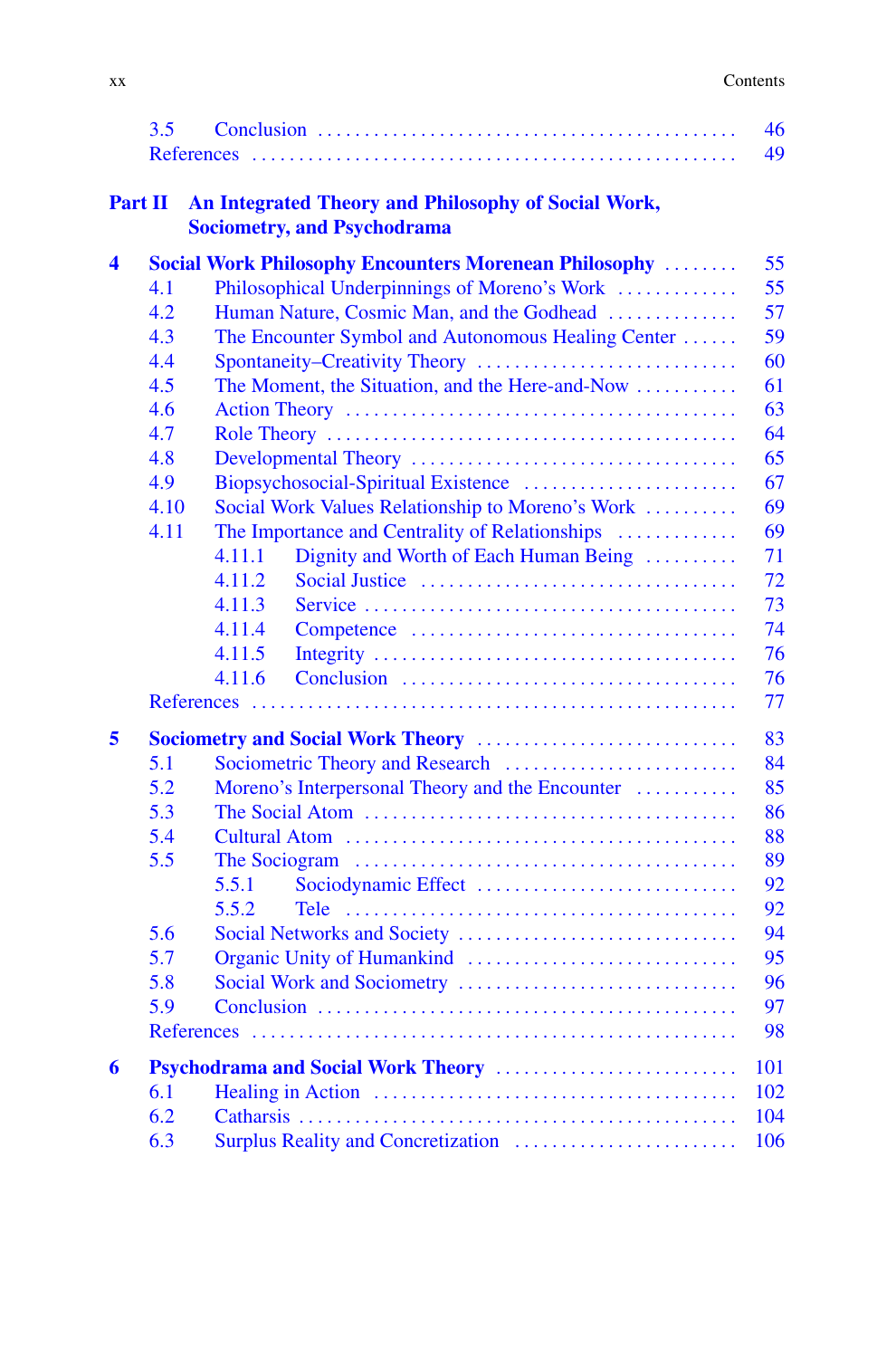|   | 6.4             |       |                                                      | 107 |
|---|-----------------|-------|------------------------------------------------------|-----|
|   |                 | 6.4.1 |                                                      | 107 |
|   |                 | 6.4.2 | The Enactment                                        | 108 |
|   |                 | 6.4.3 |                                                      | 108 |
|   | 6.5             |       | The Five Elements of a Psychodrama                   | 109 |
|   |                 | 6.5.1 |                                                      | 109 |
|   |                 | 6.5.2 |                                                      | 110 |
|   |                 | 6.5.3 |                                                      | 111 |
|   |                 | 6.5.4 |                                                      | 111 |
|   |                 | 6.5.5 |                                                      | 112 |
|   | 6.6             |       | Morenean Philosophy and Sociometric Theory Within    |     |
|   |                 |       |                                                      | 112 |
|   |                 | 6.6.1 |                                                      | 113 |
|   |                 | 6.6.2 | Role Theory, Role Relations, and Role-Playing        | 113 |
|   |                 | 6.6.3 |                                                      | 114 |
|   |                 | 6.6.4 | Developmental Theory                                 | 115 |
|   | 6.7             |       | Psychodrama and Social Work Theory                   | 117 |
|   | 6.8             |       |                                                      | 120 |
|   |                 |       |                                                      | 121 |
|   | <b>Part III</b> |       | <b>Social Work and Moreno's Methods Informed by</b>  |     |
|   |                 |       | <b>Trauma, Neuroscience, Strengths, and Research</b> |     |
| 7 |                 |       | Trauma, Social Work, and Psychodrama                 | 127 |
|   |                 |       |                                                      |     |
|   | 7.1             |       |                                                      | 127 |
|   | 7.2             |       | History of Trauma-Informed Practice                  | 128 |
|   | 7.3             |       | Trauma-Informed Practice Versus Trauma-Focused       |     |
|   |                 |       |                                                      | 129 |
|   | 7.4             |       |                                                      | 130 |
|   | 7.5             |       | Trauma and Social Work Education                     | 131 |
|   | 7.6             |       | Trauma-Focused Group Work                            | 132 |
|   | 7.7             |       | Trauma-Focused Psychodrama                           | 133 |
|   |                 | 7.7.1 | Safety, Play, and Spontaneity                        | 134 |
|   | 7.8             |       |                                                      | 135 |
|   |                 | 7.8.1 | Prescriptive Roles and Safety Structures             | 136 |
|   |                 | 7.8.2 | The Triangle of Trauma Roles                         | 137 |
|   |                 | 7.8.3 | Transformative Roles of Post-traumatic Growth        | 137 |
|   | 7.9             |       |                                                      | 139 |
|   |                 | 7.9.1 |                                                      | 140 |
|   |                 | 7.9.2 | Level 2: Reconstructive Role Plays                   | 140 |
|   | 7.10            |       |                                                      | 141 |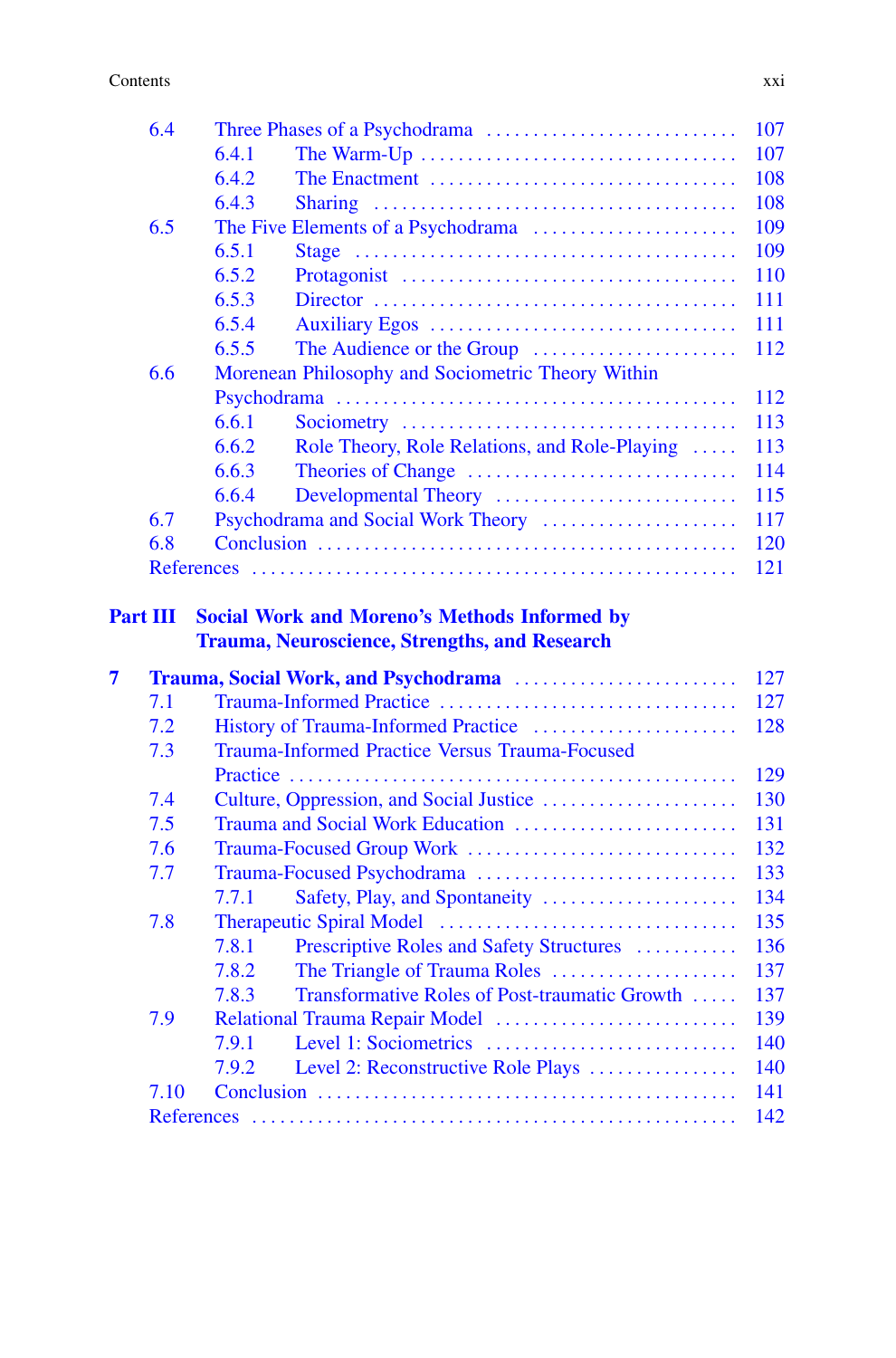| 8.1                                                                    |       |                                                                                                                                      |  |  |  |  |
|------------------------------------------------------------------------|-------|--------------------------------------------------------------------------------------------------------------------------------------|--|--|--|--|
|                                                                        |       |                                                                                                                                      |  |  |  |  |
|                                                                        | 8.1.1 | Brain Structure and Brain Systems                                                                                                    |  |  |  |  |
|                                                                        | 8.1.2 | Attachment and Brain Development                                                                                                     |  |  |  |  |
|                                                                        | 8.1.3 | Polyvagal Theory and Danger Responses                                                                                                |  |  |  |  |
|                                                                        | 8.1.4 | Stress Regulation and the HPA Axis                                                                                                   |  |  |  |  |
|                                                                        | 8.1.5 | Experience and Memory                                                                                                                |  |  |  |  |
|                                                                        | 8.1.6 | Dissociation, Fragmentation, and Integration                                                                                         |  |  |  |  |
| 8.2                                                                    |       |                                                                                                                                      |  |  |  |  |
|                                                                        | 8.2.1 | Foundation of Relationships                                                                                                          |  |  |  |  |
| 8.3                                                                    |       |                                                                                                                                      |  |  |  |  |
|                                                                        | 8.3.1 | Group Holding Environment                                                                                                            |  |  |  |  |
|                                                                        | 8.3.2 | Early Childhood Experiences                                                                                                          |  |  |  |  |
|                                                                        | 8.3.3 | <b>Neural Integration Through Group</b>                                                                                              |  |  |  |  |
|                                                                        |       | Psychotherapy                                                                                                                        |  |  |  |  |
| 8.4                                                                    |       | Sociometry, Psychodrama, and Neuroscience                                                                                            |  |  |  |  |
|                                                                        | 8.4.1 |                                                                                                                                      |  |  |  |  |
|                                                                        | 8.4.2 | Healing Trauma with Psychodrama                                                                                                      |  |  |  |  |
|                                                                        | 8.4.3 | Integration as the Key to Wellness                                                                                                   |  |  |  |  |
|                                                                        | 8.4.4 | Mirror Neurons-The Double, The Mirror,                                                                                               |  |  |  |  |
|                                                                        |       |                                                                                                                                      |  |  |  |  |
|                                                                        | 8.4.5 | Role-Playing and Role Reversal                                                                                                       |  |  |  |  |
|                                                                        | 8.4.6 | Neurospirituality of Spontaneity                                                                                                     |  |  |  |  |
| 8.5                                                                    |       | Sociometry and Interpersonal Neurobiology                                                                                            |  |  |  |  |
| 8.6                                                                    |       |                                                                                                                                      |  |  |  |  |
|                                                                        |       |                                                                                                                                      |  |  |  |  |
|                                                                        | 161   |                                                                                                                                      |  |  |  |  |
| <b>Strengths-Based and Mutual Aid Approaches in Social Work</b><br>165 |       |                                                                                                                                      |  |  |  |  |
|                                                                        |       |                                                                                                                                      |  |  |  |  |
| 9.1                                                                    |       | Strengths-Based Social Work Practice                                                                                                 |  |  |  |  |
|                                                                        | 9.1.1 |                                                                                                                                      |  |  |  |  |
|                                                                        |       | Positive Psychology and Strengths-Based                                                                                              |  |  |  |  |
|                                                                        |       |                                                                                                                                      |  |  |  |  |
| 9.2                                                                    |       |                                                                                                                                      |  |  |  |  |
|                                                                        | 9.2.1 |                                                                                                                                      |  |  |  |  |
|                                                                        | 9.2.2 |                                                                                                                                      |  |  |  |  |
| 9.3                                                                    |       | Mutual Aid as a Strengths-Based Group-As-A-Whole                                                                                     |  |  |  |  |
|                                                                        |       |                                                                                                                                      |  |  |  |  |
|                                                                        | 9.3.1 |                                                                                                                                      |  |  |  |  |
|                                                                        | 9.3.2 |                                                                                                                                      |  |  |  |  |
|                                                                        | 9.3.3 |                                                                                                                                      |  |  |  |  |
|                                                                        |       | Moreno's Sociometry as a Group-As-A-Whole                                                                                            |  |  |  |  |
| 9.4                                                                    |       | Strengths-Based Approach with Trauma<br>Post-Traumatic Growth<br>Mutual Aid in Social Work<br>Group-As-A-Whole<br>Mutual Aid Process |  |  |  |  |
|                                                                        | 9.4.1 | Morenean Philosophy as Strengths-Based                                                                                               |  |  |  |  |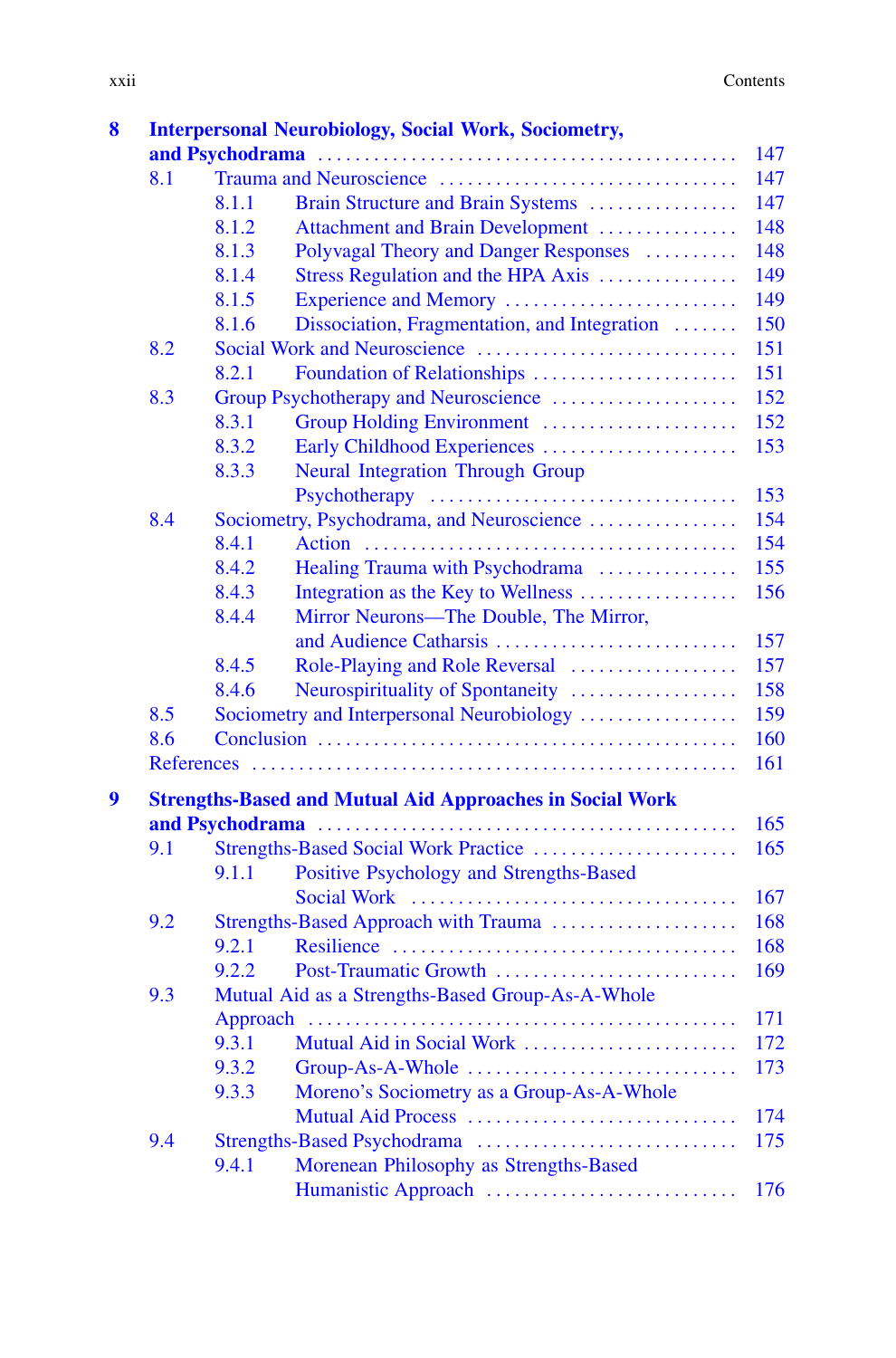|           |                | 9.4.2<br>Positive Psychology and Positive Psychodrama         | 177        |
|-----------|----------------|---------------------------------------------------------------|------------|
|           |                | 9.4.3<br>Therapeutic Spiral Model                             | 178        |
|           |                | 9.4.4                                                         | 179        |
|           | 9.5            |                                                               | 179        |
|           |                |                                                               | 180        |
| <b>10</b> |                | <b>Creating an Evidence Base for Social Work, Group Work,</b> |            |
|           |                |                                                               | 187        |
|           | 10.1           | Social Work and Evidence-Based Practice                       | 187        |
|           | 10.2           | Limitations and Critiques of Evidence-Based Practice          | 189        |
|           | 10.3           |                                                               | 191        |
|           | 10.4           | Humanistic-Experiential Psychotherapy Research                | 192        |
|           | 10.5           | Research on Drama Therapy, Creative Arts Therapies,           |            |
|           |                | and Body- and Movement-Oriented Therapies                     | 193        |
|           | 10.6           | Psychodrama's Evidence Base                                   | 194        |
|           |                | Psychodrama Research Limitations<br>10.6.1                    | 196        |
|           | 10.7           |                                                               | 198        |
|           | 10.8           |                                                               | 200        |
|           |                |                                                               | 200        |
|           | <b>Part IV</b> |                                                               |            |
|           |                | <b>Sociometry and Psychodrama in Social Group Work</b>        |            |
| 11        |                | <b>Experiential Sociometry Practice and Safety Structures</b> |            |
|           |                |                                                               | 215        |
|           | 11.1           |                                                               | 215        |
|           | 11.2           |                                                               | 216        |
|           | 11.3<br>11.4   |                                                               | 219<br>221 |
|           | 11.5           |                                                               | 223        |
|           | 11.6           |                                                               | 226        |
|           | 11.7           |                                                               | 228        |
|           | 11.8           |                                                               | 232        |
|           | 11.9           |                                                               | 234        |
|           |                |                                                               | 235        |
|           |                | Warming-up, Sociometric Selection, and Therapeutic Factors    |            |
| 12        |                |                                                               |            |
|           |                |                                                               | 237        |
|           | 12.1           |                                                               | 237        |
|           | 12.2           |                                                               | 238        |
|           | 12.3           | Sociometric Selection of Topic and Protagonist                | 240        |
|           | 12.4           |                                                               | 241        |
|           | 12.5           | Warming-up to Therapeutic Factors                             | 242        |
|           | 12.6           | Therapeutic Factors in Group Therapy                          | 243        |
|           |                | 12.6.1<br>Instillation of Hope                                | 244        |
|           |                | 12.6.2<br>12.6.3<br>Imparting Information                     | 244<br>245 |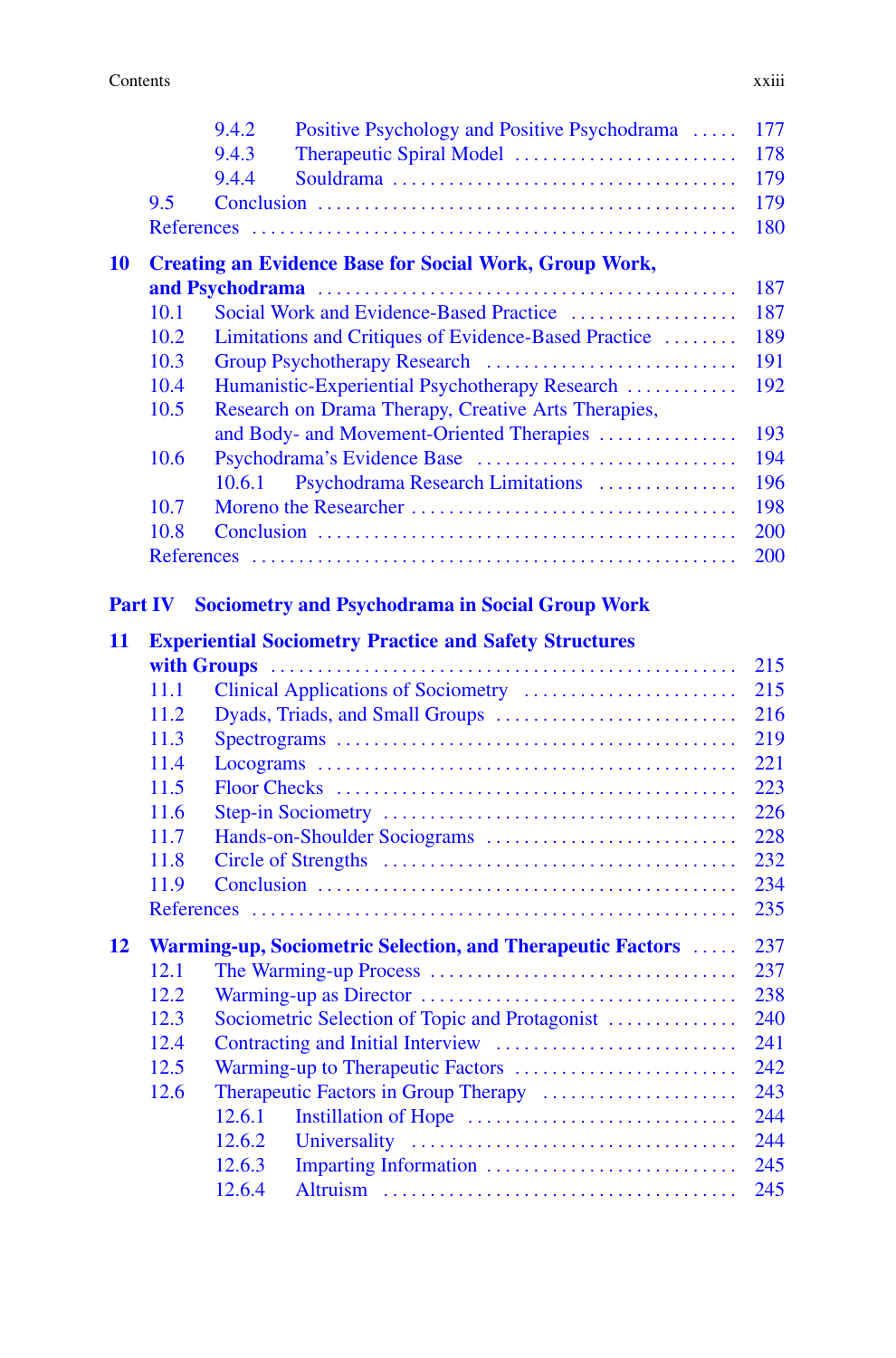|    |            | 12.6.5  | The Corrective Recapitulation of the Primary            |     |
|----|------------|---------|---------------------------------------------------------|-----|
|    |            |         |                                                         | 246 |
|    |            | 12.6.6  | Development of Socializing Techniques                   | 246 |
|    |            | 12.6.7  | Imitative Behavior                                      | 246 |
|    |            | 12.6.8  | Interpersonal Learning                                  | 247 |
|    |            | 12.6.9  | Group Cohesiveness                                      | 247 |
|    |            | 12.6.10 |                                                         | 248 |
|    |            | 12.6.11 | Existential Factors                                     | 248 |
|    | 12.7       |         |                                                         | 249 |
|    | References |         |                                                         | 249 |
| 13 |            |         | <b>Essentials of Psychodrama Practice </b>              | 253 |
|    | 13.1       |         | Psychodramatic Techniques and Interventions             | 254 |
|    |            | 13.1.1  |                                                         | 254 |
|    |            | 13.1.2  |                                                         | 256 |
|    |            | 13.1.3  |                                                         | 257 |
|    |            | 13.1.4  |                                                         | 258 |
|    |            | 13.1.5  | Initial Interview                                       | 259 |
|    |            | 13.1.6  |                                                         | 259 |
|    |            | 13.1.7  | Self-Presentation                                       | 259 |
|    |            | 13.1.8  | Spontaneous Improvisation                               | 260 |
|    |            | 13.1.9  |                                                         | 260 |
|    |            | 13.1.10 | Resistance Interpolation                                | 261 |
|    |            | 13.1.11 |                                                         | 262 |
|    |            | 13.1.12 |                                                         | 262 |
|    |            | 13.1.13 |                                                         | 263 |
|    |            | 13.1.14 | The Empty Chair and Multiple Empty Chairs               | 263 |
|    | 13.2       |         | Psychodrama Interventions Adapted for Teletherapy       | 264 |
|    | 13.3       |         |                                                         | 266 |
|    |            | 13.3.1  |                                                         | 266 |
|    |            | 13.3.2  | Hollander Curve                                         | 267 |
|    | 13.4       |         |                                                         | 269 |
|    | 13.5       |         |                                                         | 271 |
|    | 13.6       |         |                                                         | 272 |
|    |            |         |                                                         | 273 |
| 14 |            |         |                                                         | 277 |
|    | 14.1       |         |                                                         | 278 |
|    | 14.2       |         |                                                         | 279 |
|    | 14.3       |         |                                                         | 281 |
|    | 14.4       |         | <b>Clinical Role Assignments and Advanced Auxiliary</b> |     |
|    |            |         |                                                         | 282 |
|    |            | 14.4.1  | Projective Identification                               | 283 |
|    |            | 14.4.2  | Prescribing Roles                                       | 284 |
|    | 14.5       |         | Trauma-Based Role Considerations for Safety             | 285 |
|    | 14.6       |         |                                                         | 287 |
|    |            |         |                                                         |     |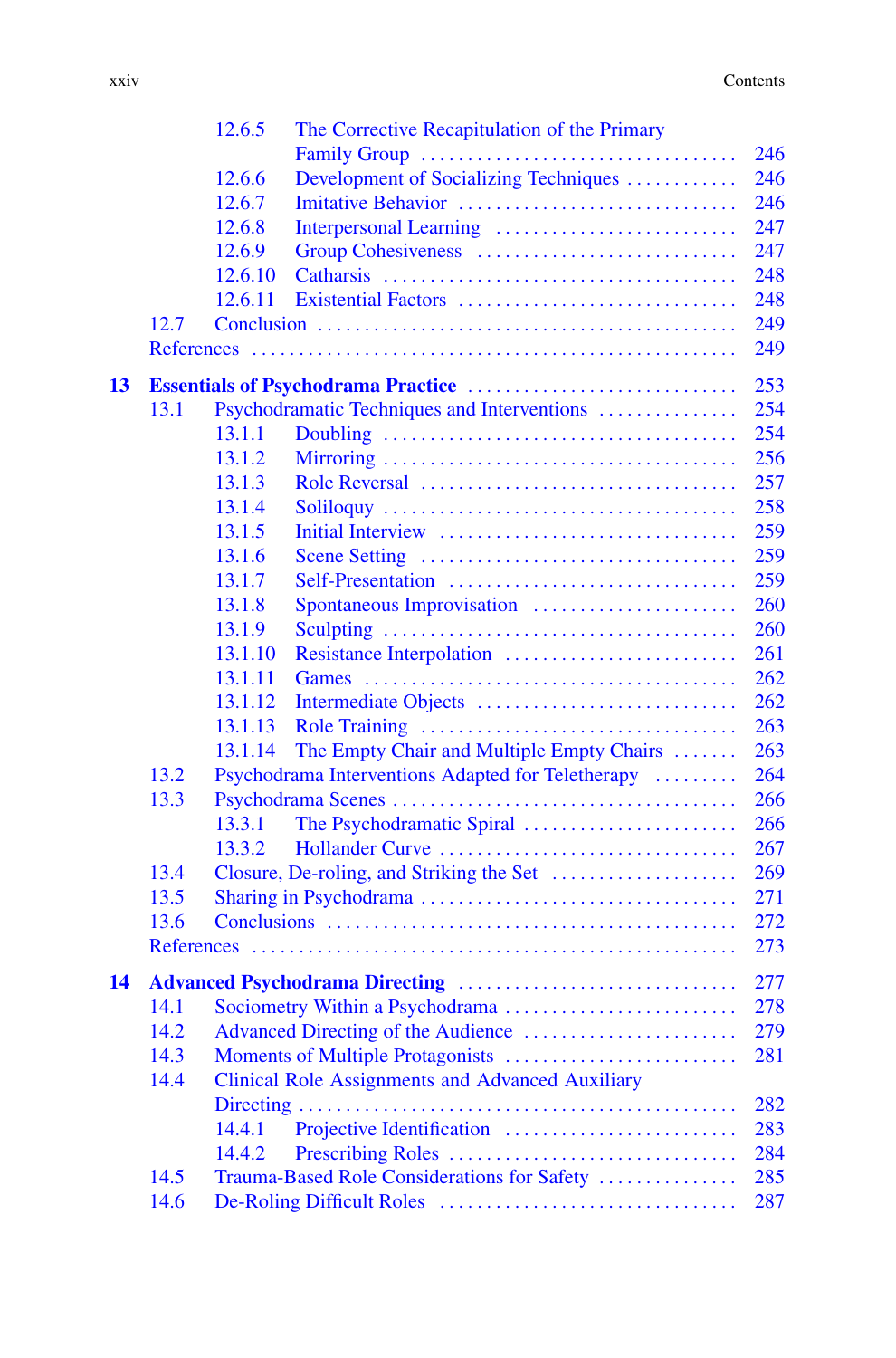|               | 14.7 |                                                                                        | 288<br>289 |
|---------------|------|----------------------------------------------------------------------------------------|------------|
| 15            |      | Other Experiential Approaches Similar to Psychodrama                                   | 291        |
|               | 15.1 |                                                                                        | 291        |
|               | 15.2 |                                                                                        | 293        |
|               | 15.3 | Other Morenean or Psychodrama Approaches                                               | 295        |
|               |      | 15.3.1                                                                                 | 295        |
|               |      | 15.3.2                                                                                 | 296        |
|               |      | 15.3.3                                                                                 | 296        |
|               |      | 15.3.4                                                                                 | 296        |
|               |      | 15.3.5                                                                                 | 297        |
|               | 15.4 |                                                                                        | 297        |
|               | 15.5 | Other Approaches Similar to Psychodrama                                                | 298        |
|               |      | 15.5.1<br>Drama Therapy                                                                | 299        |
|               |      | 15.5.2<br>Playback Theater                                                             | 300        |
|               |      | 15.5.3                                                                                 | 300        |
|               |      | 15.5.4                                                                                 | 301        |
|               |      | 15.5.5<br>Internal Family Systems                                                      | 302        |
|               |      | 15.5.6<br>Pesso Boyden System Psychomotor Therapy                                      | 303        |
|               |      | 15.5.7<br>Family Constellations and Systemic                                           |            |
|               |      |                                                                                        | 303        |
|               | 15.6 |                                                                                        | 304        |
|               |      |                                                                                        | 305        |
|               |      |                                                                                        |            |
| <b>Part V</b> |      | <b>Sociometry and Psychodrama in Individual Social Work</b>                            |            |
|               |      | <b>Practice</b>                                                                        |            |
| 16            |      | <b>Sociometric Assessment and Written Psychodramatic</b>                               |            |
|               |      | <b>Interventions in Individual Social Work Practice </b>                               | 311        |
|               | 16.1 |                                                                                        | 312        |
|               | 16.2 |                                                                                        | 314        |
|               | 16.3 |                                                                                        | 317        |
|               | 16.4 | Psychodramatic Letter Writing and Journaling                                           | 319        |
|               | 16.5 |                                                                                        | 320        |
|               |      |                                                                                        | 321        |
|               |      |                                                                                        |            |
| 17            |      | <b>Psychodrama Practice in Clinical Social Work with Individuals</b><br>$\mathbb{R}^2$ | 323        |
|               | 17.1 | Providing Context for Psychodrama in Individual Sessions                               | 323        |
|               |      | 17.1.1<br>The Therapeutic Relationship                                                 | 324        |
|               |      | Limitations to Individual Psychodrama Work<br>17.1.2                                   | 325        |
|               |      | Strengths of Individual Psychodrama Work<br>17.1.3                                     | 327        |
|               | 17.2 | The Double, Mirror, and Role Reversal in Individual                                    |            |
|               |      |                                                                                        |            |

| 7.2 The Double, Mirror, and Role Reversal in Individual |  |  |  |  |
|---------------------------------------------------------|--|--|--|--|
|                                                         |  |  |  |  |
|                                                         |  |  |  |  |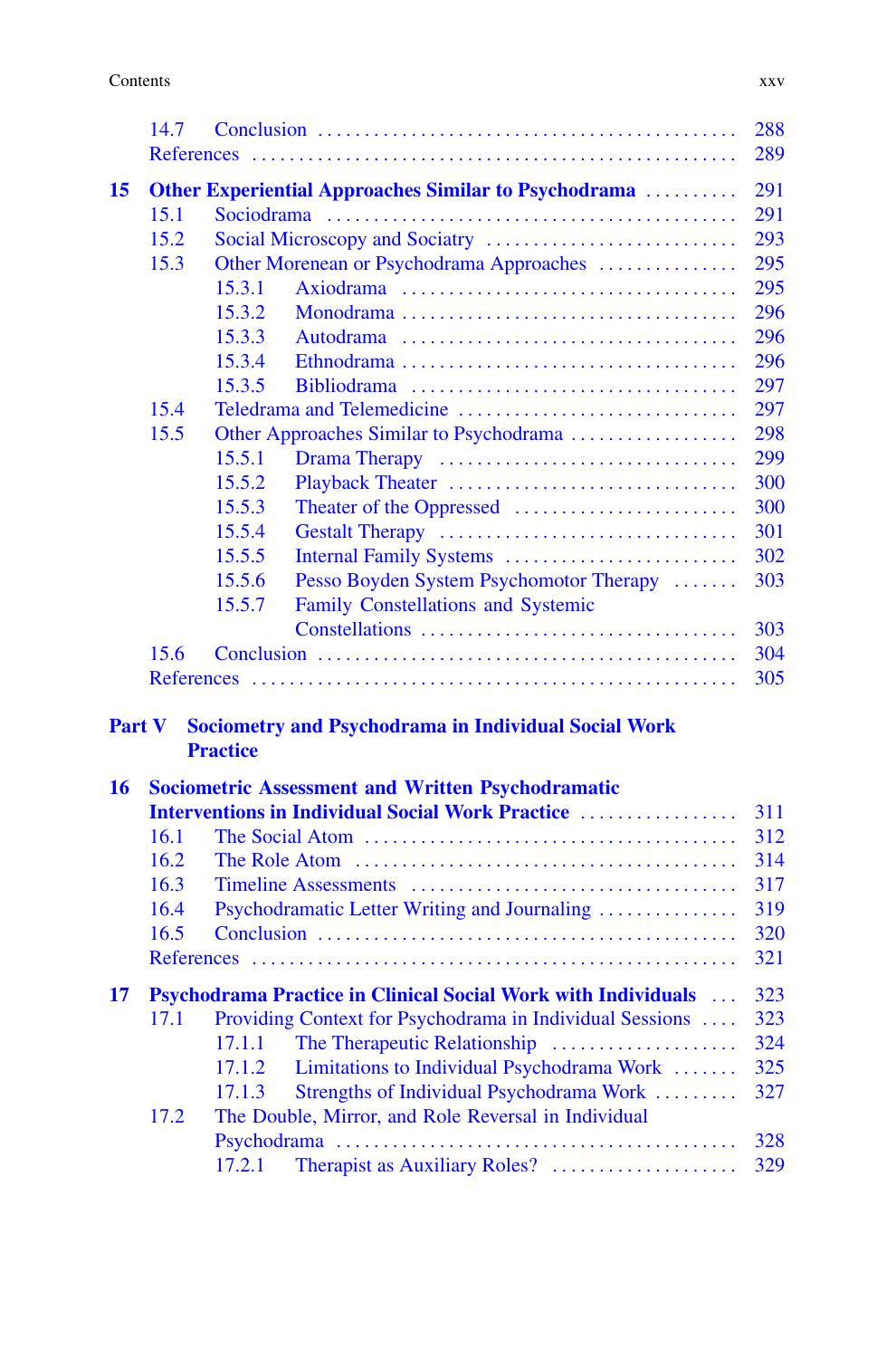| 17.3 | A One-To-One Psychodrama Scenes Throughout    |  |
|------|-----------------------------------------------|--|
|      |                                               |  |
|      |                                               |  |
|      |                                               |  |
|      |                                               |  |
| 174  |                                               |  |
|      |                                               |  |
|      |                                               |  |
|      | of VI Sociamatry and Develodrama in Community |  |

#### **Part VI Sociometry and Psychodrama in Community, Organizational, and Educational Work**

| 18 |       |                    | Sociometric Social Work with Communities               | 345 |
|----|-------|--------------------|--------------------------------------------------------|-----|
|    | 18.1  |                    | Moreno's Historical Use of Sociometry with Communities | 346 |
|    | 18.2  |                    |                                                        | 349 |
|    |       | 18.2.1             |                                                        | 351 |
|    |       | 18.2.2             | The Sanctuary Model as Trauma-Informed                 |     |
|    |       |                    | Therapeutic Community                                  | 353 |
|    | 18.3  |                    | Toward a Sane, Therapeutic, and Democratic Society     | 353 |
|    | 18.4  |                    | Experiential Sociometric Assessment of Communities     | 355 |
|    | 18.5  |                    |                                                        | 356 |
|    | 18.6  |                    |                                                        | 358 |
|    | 18.7  |                    |                                                        | 360 |
|    | 18.8  |                    |                                                        | 362 |
|    | 18.9  |                    |                                                        | 364 |
|    | 18.10 |                    |                                                        | 366 |
|    | 18.11 |                    |                                                        | 368 |
|    |       |                    |                                                        | 368 |
| 19 |       |                    | Sociodrama, Activism, and Role Training to Empower     |     |
|    |       | <b>Communities</b> |                                                        | 373 |
|    | 19.1  |                    | Theater as a Modality for Social Activism              | 374 |
|    | 19.2  |                    |                                                        | 375 |
|    |       | 19.2.1             | Moreno's Search for a Leader of the New                |     |
|    |       |                    |                                                        | 376 |
|    |       | 19.2.2             | Youth and Police in Philadelphia                       | 377 |
|    |       | 19.2.3             | <b>Sociodramatic Dialogue Between Generations</b>      |     |
|    |       |                    | in Baltimore City Barbershops                          | 379 |
|    |       | 19.2.4             | Crisis Intervention Training for Law                   |     |
|    |       |                    | <b>Enforcement on Domestic Violence, Mental</b>        |     |
|    |       |                    | Health, and Addiction                                  | 380 |
|    | 19.3  |                    | Role Training for Community Empowerment                | 382 |
|    |       | 19.3.1             | Know Your Rights Role Training                         |     |
|    |       |                    | for Undocumented Immigrant Communities                 | 382 |
|    |       | 19.3.2             | <b>MSW Students Responding to Racism</b>               |     |
|    |       |                    |                                                        | 384 |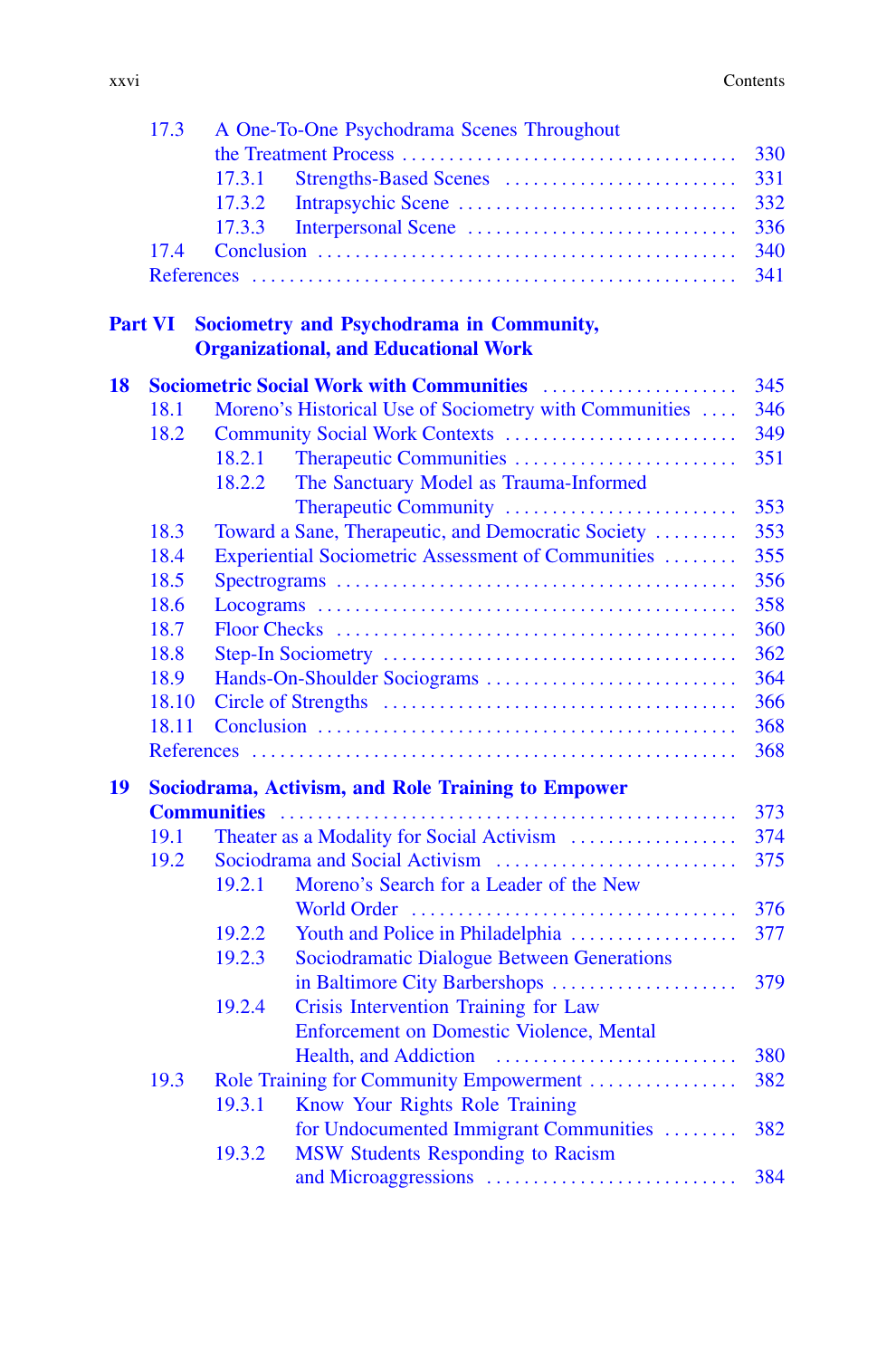|    |      | 19.3.3 | <b>Empowering Community Members to Advocate</b>                |     |
|----|------|--------|----------------------------------------------------------------|-----|
|    |      |        | to Funders, Politicians, and Employers                         | 386 |
|    | 19.4 |        |                                                                | 388 |
|    |      |        |                                                                | 389 |
| 20 |      |        | <b>Sociometry, Psychodrama, and Experiential Teaching</b>      |     |
|    |      |        |                                                                | 393 |
|    | 20.1 |        | Moreno's Methods in US and International Academic              |     |
|    |      |        |                                                                | 394 |
|    |      | 20.1.1 | Psychodrama and Drama Therapy in Academia                      | 395 |
|    |      | 20.1.2 | Limitations to Psychodrama in the Classroom                    | 395 |
|    | 20.2 |        | Experiential Teaching, Moreno's Methods, and Social            |     |
|    |      |        |                                                                | 397 |
|    |      | 20.2.1 | <b>Experiential Learning and Role-Play</b>                     |     |
|    |      |        |                                                                | 398 |
|    | 20.3 |        | Moreno's Methods in Social Work Supervision                    | 400 |
|    |      | 20.3.1 | Importance of Psychodrama Supervision                          | 402 |
|    |      | 20.3.2 | Written Sociometric and Psychodramatic Tools                   |     |
|    |      |        | in Individual Social Work Supervision                          | 403 |
|    | 20.4 |        | <b>Experiential Sociometry in Social Work Education</b>        |     |
|    |      |        |                                                                | 405 |
|    |      | 20.4.1 | $Spectrograms$                                                 | 405 |
|    |      | 20.4.2 |                                                                | 406 |
|    |      | 20.4.3 | Step-In Sociometry                                             | 408 |
|    |      | 20.4.4 | Hands-on-Shoulder Sociograms                                   | 409 |
|    |      | 20.4.5 | Circle of Strengths                                            | 410 |
|    | 20.5 |        | Role-Play in Social Work Education and Supervision             | 412 |
|    | 20.6 |        |                                                                | 415 |
|    |      |        |                                                                | 416 |
| 21 |      |        | <b>Conclusion-A Future Vision of Social Work with Moreno's</b> |     |
|    |      |        |                                                                | 423 |
|    | 21.1 |        | An Idealized Future of Social Work and Psychodrama             | 425 |
|    |      |        |                                                                | 428 |
|    |      |        |                                                                | 429 |
|    |      |        |                                                                |     |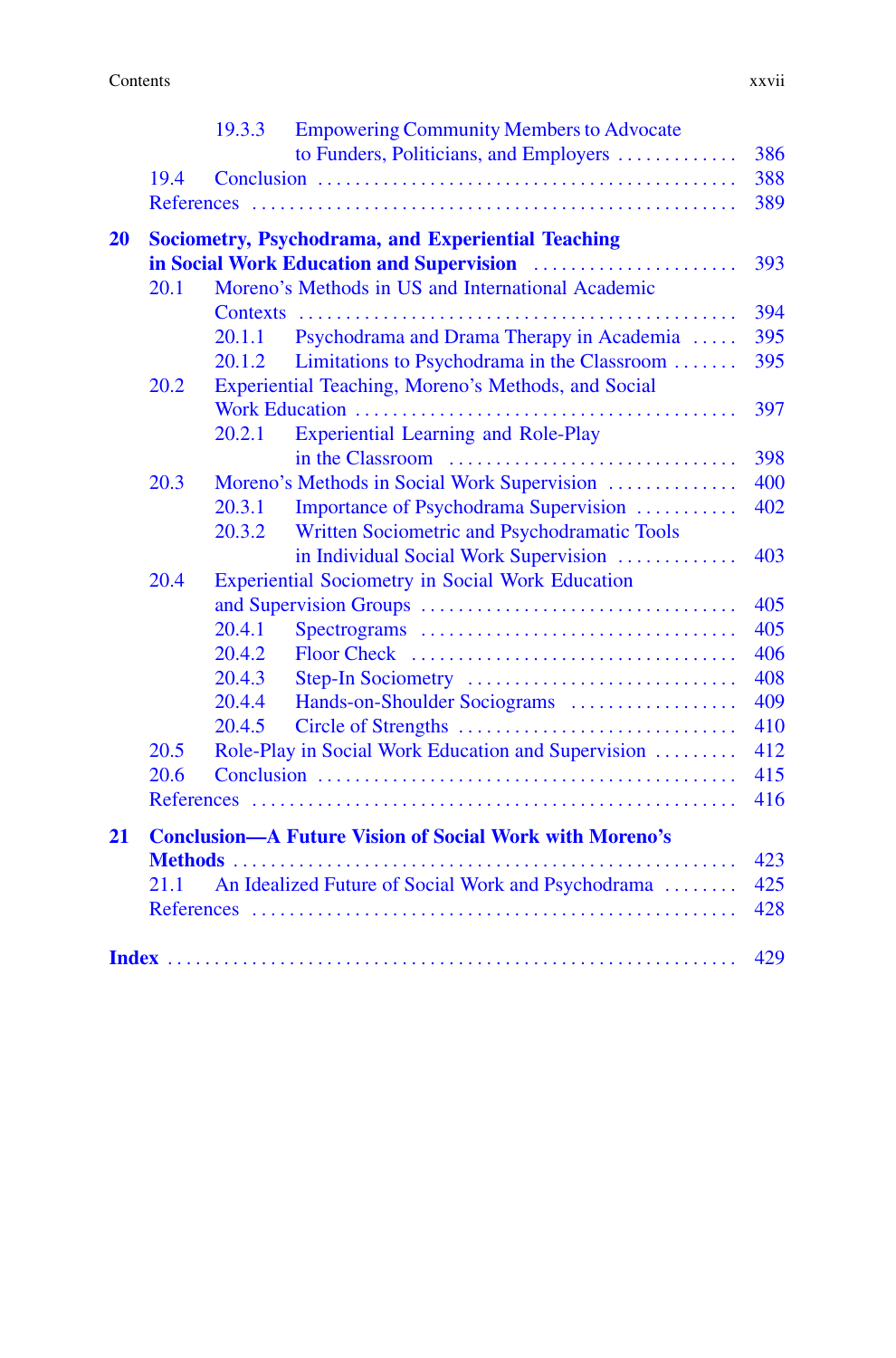#### **About the Author**



**Dr. Scott Giacomucci, DSW, LCSW, BCD, FAAETS,** PAT is the director/founder of the Phoenix Center for Experiential Trauma Therapy in Pennsylvania and the director of Trauma Services at Mirmont Treatment Center. He is a research associate and adjunct professor at Bryn Mawr College Graduate School of Social Work teaching a course on psychodrama and experiential trauma therapy. He completed his Doctorate in Clinical SocialWork (DSW) from the University of Pennsylvania and is recognized as a board-certified diplomate of clinical social work. He is also a fellow of the American Academy of Experts in Traumatic Stress and certified EMDR Consultant. He serves on the Executive Council of the American Society of Group Psychotherapy and Psychodrama (ASGPP), the Advisory Board of the International Society of Experiential Professionals, and the Trauma and Disaster Task Force of the International Association of Group Psychotherapy. He is currently co-chair of ASGPP's research committee and professional liaison committees and was a founding member of ASGPP's Sociatry and Social Justice Committee.

He is the recipient of various national and international awards, most recently as the first recipient of the National Association of Social Workers' (NASW) Emerging Social Work Leader Award, the 2019 Group Practice Award from ACA's Association of Specialists in Group Work (ASGW), and his dissertation received a 2018 SPARC endorsement from the International Association of Social Work with Groups (IASWG). He presents regularly at regional, national, and international events. He has published multiple peer-reviewed articles and co-edited the newly published *Autobiography*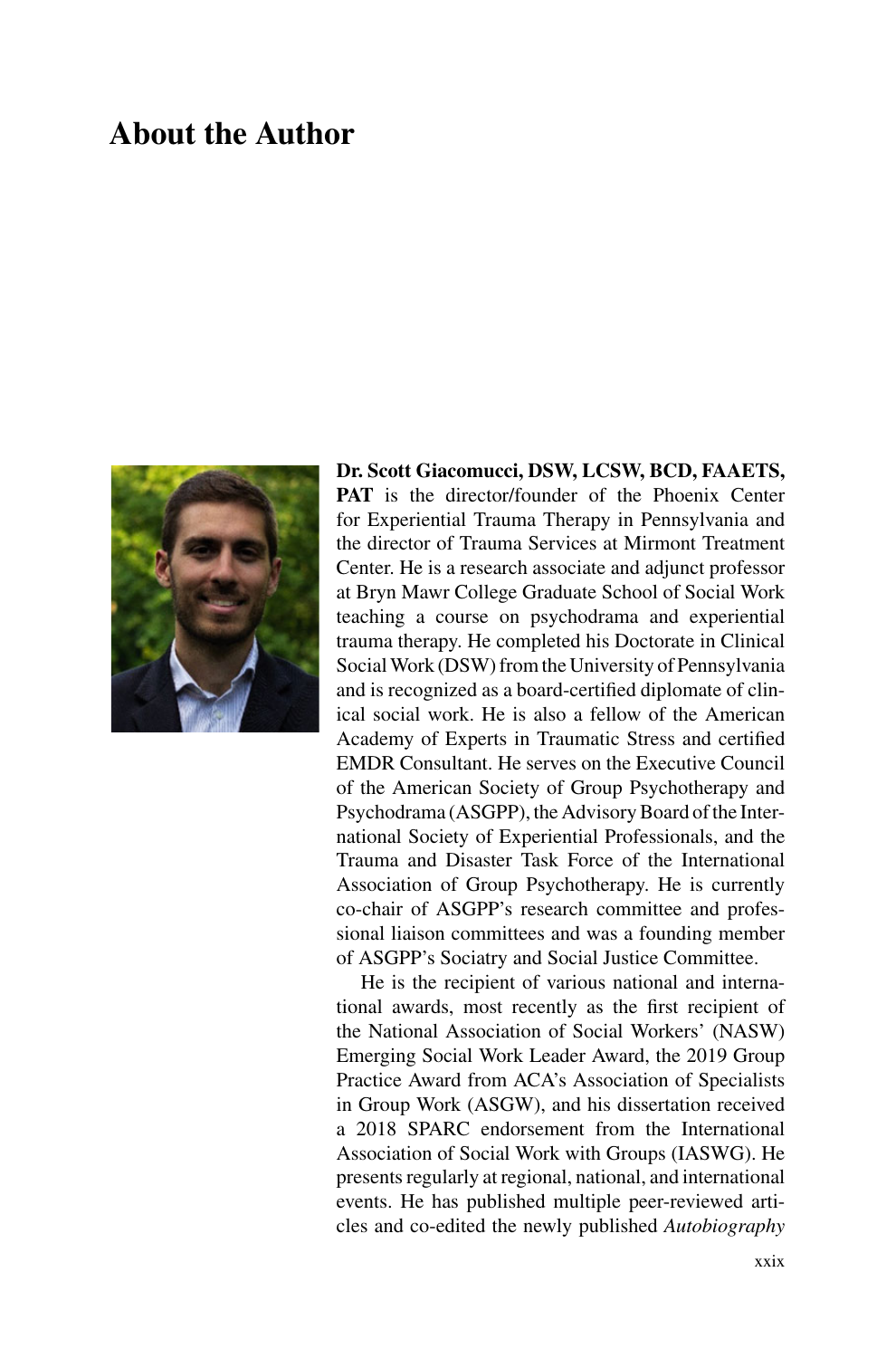*of a Genius* in 2019 by psychodrama's founder, Jacob Moreno. He also serves as co-editor of the first international psychodrama book series recently announced by Springer Nature titled *Psychodrama in Counselling, Coaching, and Education*.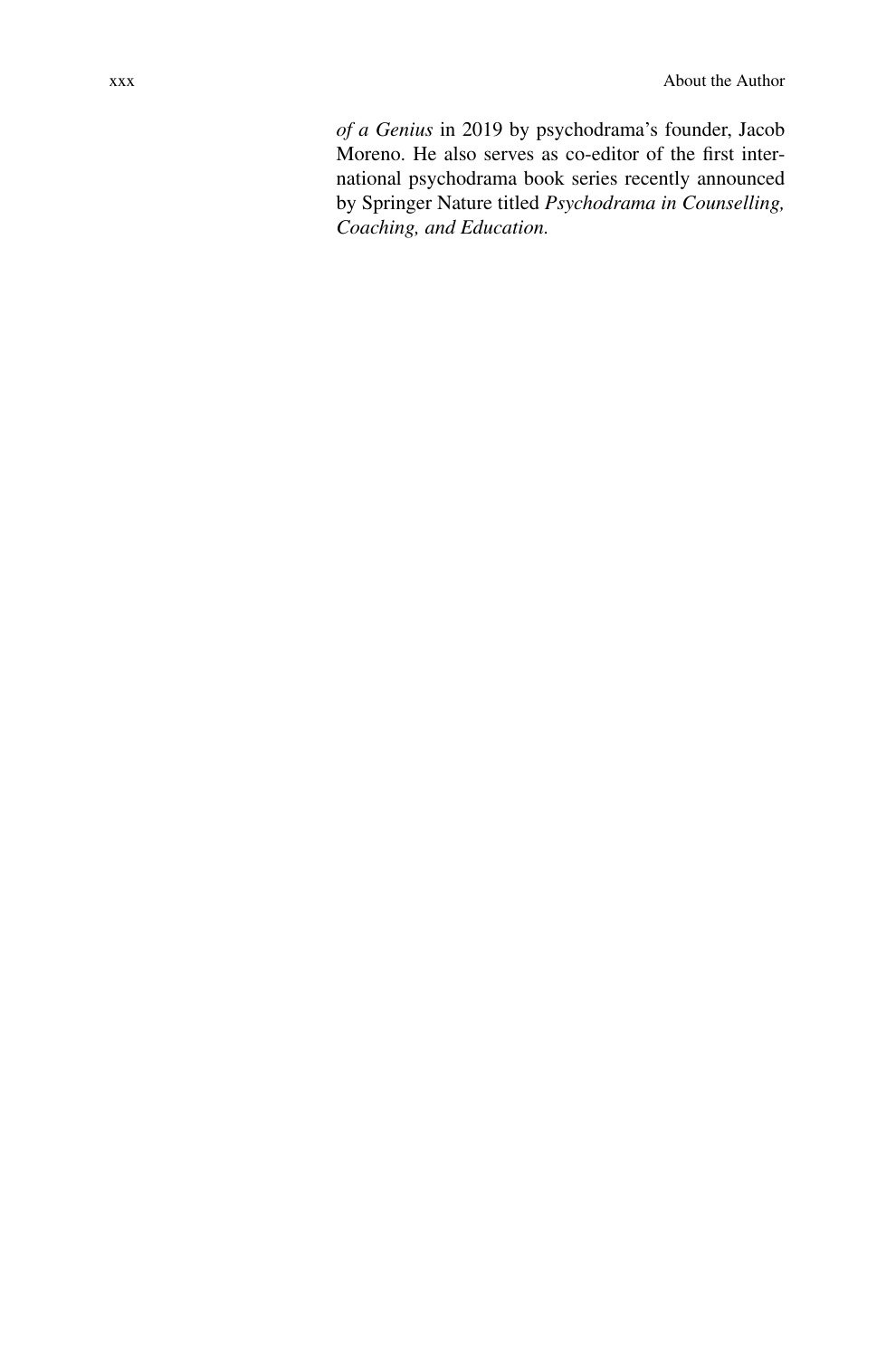# **List of Figures**

| Fig. $1.1$ | Jacob Moreno ascending the psychodrama stage. Reprinted       |
|------------|---------------------------------------------------------------|
|            |                                                               |
| Fig. $1.2$ | Jacob Moreno in 1925 in Vienna. Reprinted with permission     |
|            |                                                               |
| Fig. 1.3   | Intersecting aspects of social work and Moreno's methods      |
| Fig. 3.1   | Jacob Moreno in the early 1960s. Reprinted with permission    |
|            |                                                               |
| Fig. 3.2   | Jacob Moreno in action. Reprinted with permission             |
|            |                                                               |
| Fig. 3.3   | Beacon Hill Sanitarium, later renamed Moreno Sanitarium       |
|            | in 1951. Reprinted with permission from Figusch $(2014)$      |
| Fig. $3.4$ | Jacob and Zerka Moreno in Amsterdam in 1971. Reprinted        |
|            |                                                               |
| Fig. 3.5   | Parallel timelines depicting the intersections between social |
|            | work, group therapy, Moreno, psychodrama, psychology,         |
|            |                                                               |
| Fig. $4.1$ | Jacob Moreno in the early 1960s. Reprinted with permission    |
|            |                                                               |
| Fig. 4.2   |                                                               |
| Fig. 4.3   | Canon of creativity, depicting the warming up process         |
|            | and the relationship between spontaneity, creativity,         |
|            |                                                               |
| Fig. 4.4   | Sociometric concept depicting the body within the psyche,     |
|            |                                                               |
| Fig. $4.5$ |                                                               |
| Fig. 4.6   | Coucil on social work education's (CSWE) nine                 |
|            | competencies outlined in the educational policy               |
|            |                                                               |
| Fig. $5.1$ |                                                               |
| Fig. 5.2   |                                                               |
| Fig. 5.3   | Sociogram from a graduate social work classroom               |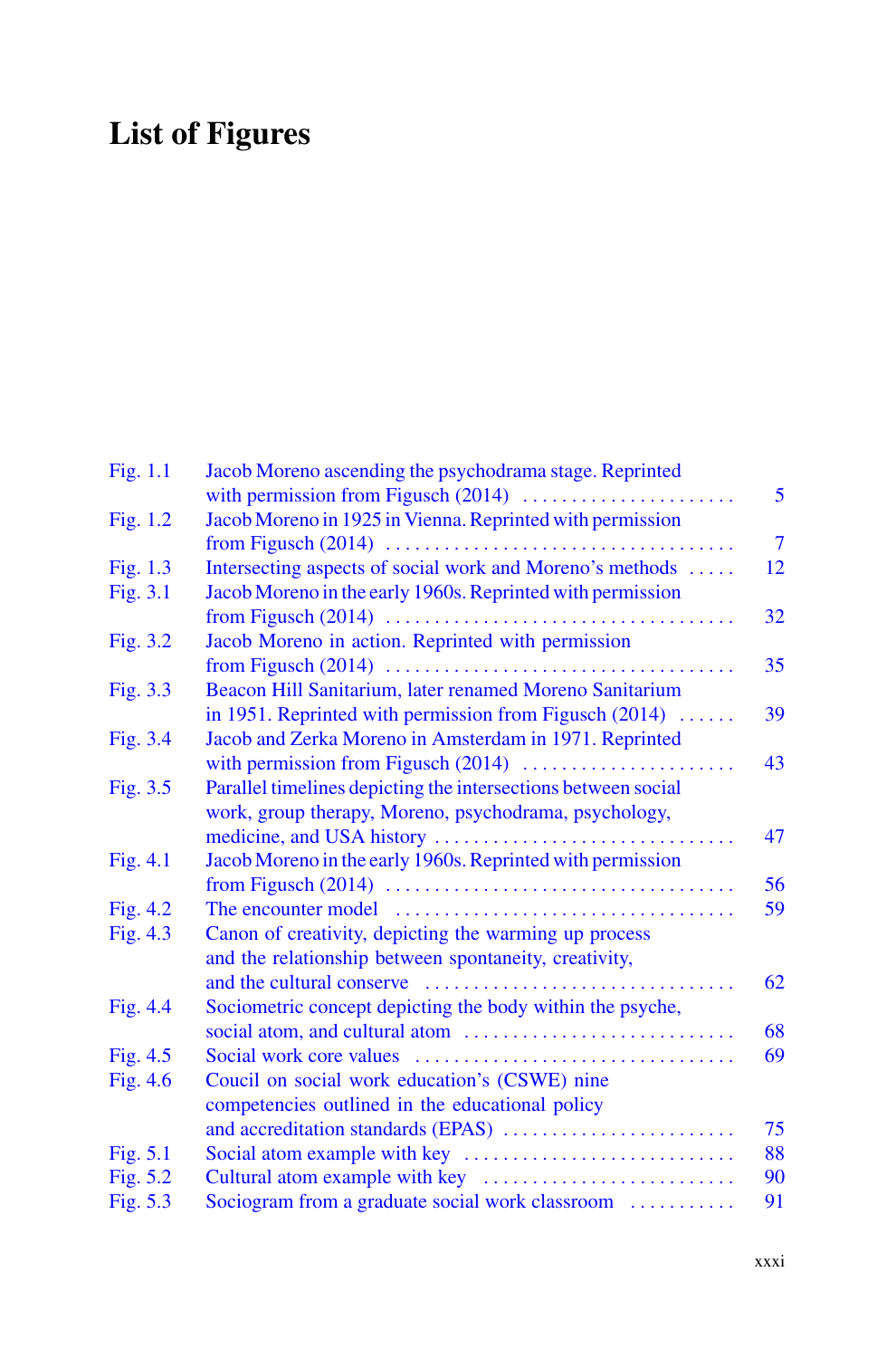| Fig. 6.1  | Jacob Moreno seated on the psychodrama stage. Reprinted   |     |
|-----------|-----------------------------------------------------------|-----|
|           |                                                           | 102 |
| Fig. 6.2  | Three phases of a psychodrama session (Shulman, 2015)     | 107 |
| Fig. 6.3  | The five elements of a psychodrama enactment              | 109 |
| Fig. 6.4  | Psychodrama stage with its three levels and balcony.      |     |
|           | Reprinted with permission from Figusch (2014)             | 110 |
| Fig. 6.5  | Similarities between social work with groups              |     |
|           | and Moreno's triadic system. Reprinted with permission    |     |
|           |                                                           | 120 |
| Fig. 7.1  | SAMHSA'S trauma-informed principles                       | 128 |
| Fig. 7.2  | TSM Trauma Triangle Role Transformations. This            |     |
|           | figure depicts the TSM transformative triangle            |     |
|           | (heart-shaped) as an evolution of the TSM trauma          |     |
|           | triangle with the alignment of trauma-based roles         |     |
|           | and the corresponding TSM Transformative roles            |     |
|           |                                                           | 138 |
| Fig. 9.1  |                                                           | 170 |
| Fig. 12.1 |                                                           | 239 |
| Fig. 13.1 | The Psychodramatic Spiral based on Goldman                |     |
|           |                                                           | 267 |
| Fig. 13.2 | The Hollander Curve. Based on Hollander, (1978)           | 268 |
| Fig. 14.1 | Multiple layers of object relations and role relations    |     |
|           |                                                           | 280 |
| Fig. 16.1 |                                                           | 313 |
| Fig. 16.2 |                                                           | 315 |
| Fig. 16.3 | Sub-roles within Andrew's role of husband                 | 316 |
| Fig. 18.1 | Jacob Moreno around 1920 in Austria. Reprinted            |     |
|           |                                                           | 347 |
| Fig. 20.1 |                                                           | 402 |
| Fig. 20.2 |                                                           | 404 |
| Fig. 21.1 | Intersecting elements of social work and Moreno's methods | 424 |
| Fig. 21.2 | Jacob Moreno in 1942 in Chicago. Reprinted                |     |
|           |                                                           | 427 |